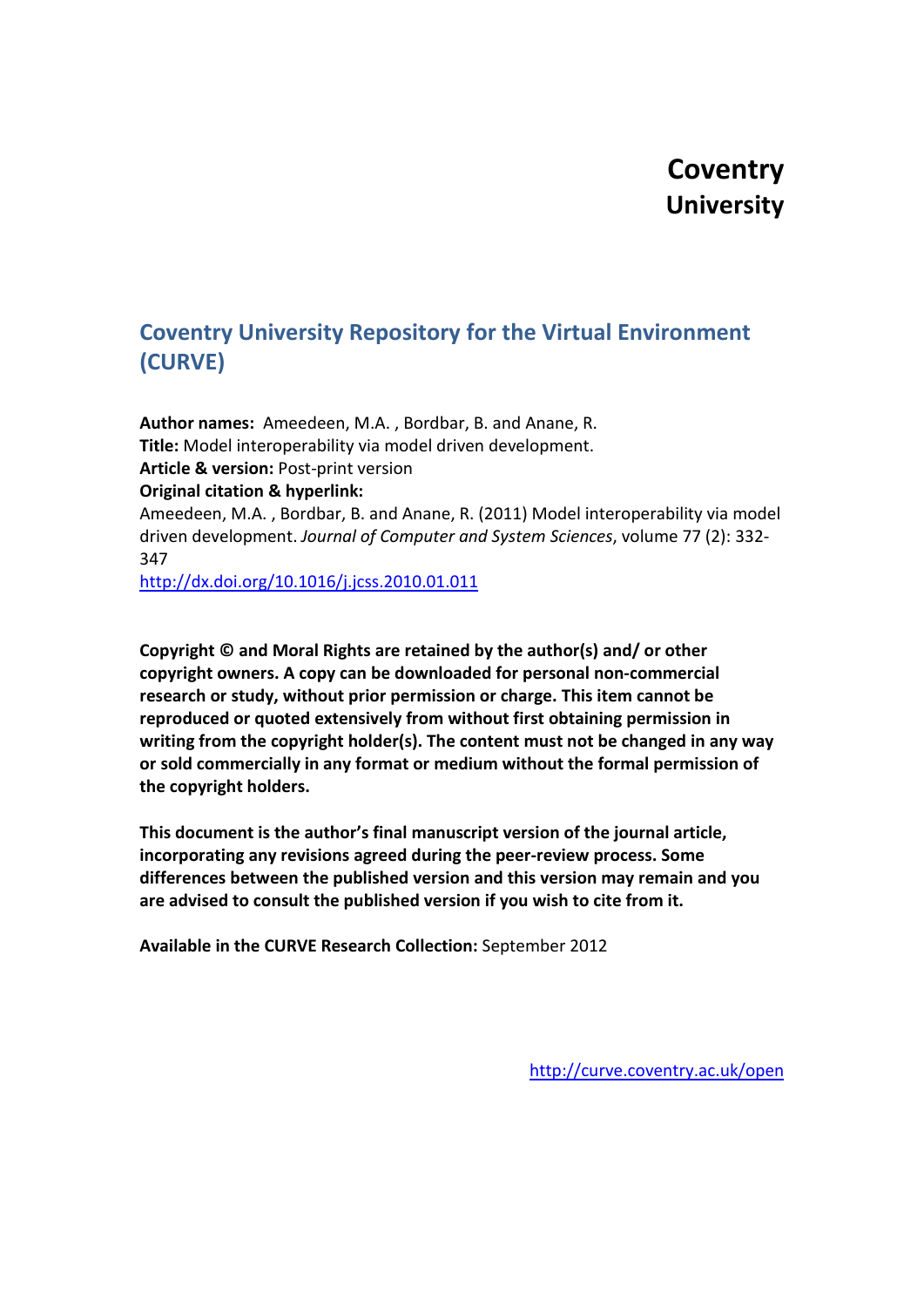# **Model Interoperability via Model Driven Development**

Mohamed A. Ameedeen<sup>1</sup>, Behzad Bordbar<sup>1</sup>, Rachid Anane<sup>2</sup> <sup>1</sup>University of Birmingham, Birmingham, UK {M.A.Ameedeen, B.Bordbar}@cs.bham.ac.uk <sup>2</sup>Coventry University, Coventry, UK R.Anane@coventry.ac.uk

### **Abstract**

Among the factors that contribute to the inherent complexity of the software development process is the gap between the design and the formal analysis domains. Software design is often considered a human oriented task while the analysis phase draws on formal representation and mathematical foundations. An example of this dichotomy is the use of UML for the software design phase and Petri Nets for the analysis; a separation of concerns that leads to the creation of heterogeneous models. Although UML is widely accepted as a language that can be used to model the structural and behavioural aspects of a system, its lack of mathematical foundations is seen as a serious impediment to rigorous analysis. Petri Nets on the other hand have a strong mathematical basis that are well suited for formal analysis; they lack however the appeal and the ease-of-use of UML. A pressing concern for software developers is how to bridge the gap between these domains and allow for model interoperability and the integration of different toolsets across them, and thus reduce the complexity of the software development process. The aim of this paper is to present a Model Driven Development (MDD) model transformation which supports a seamless transition between UML and Petri Nets. This is achieved by model interoperability from UML Sequence Diagrams to Petri Nets and supported by tool integration. The model transformation framework allows a software system to be designed in terms of UML Sequence Diagrams and subjected to formal analysis by taking advantage of the strong mathematical framework of Petri Nets. The behaviour of a Personal Area Network will be used to illustrate the proposed approach and to highlight model interoperability and tool integration through the design, the transformation and the analysis phases.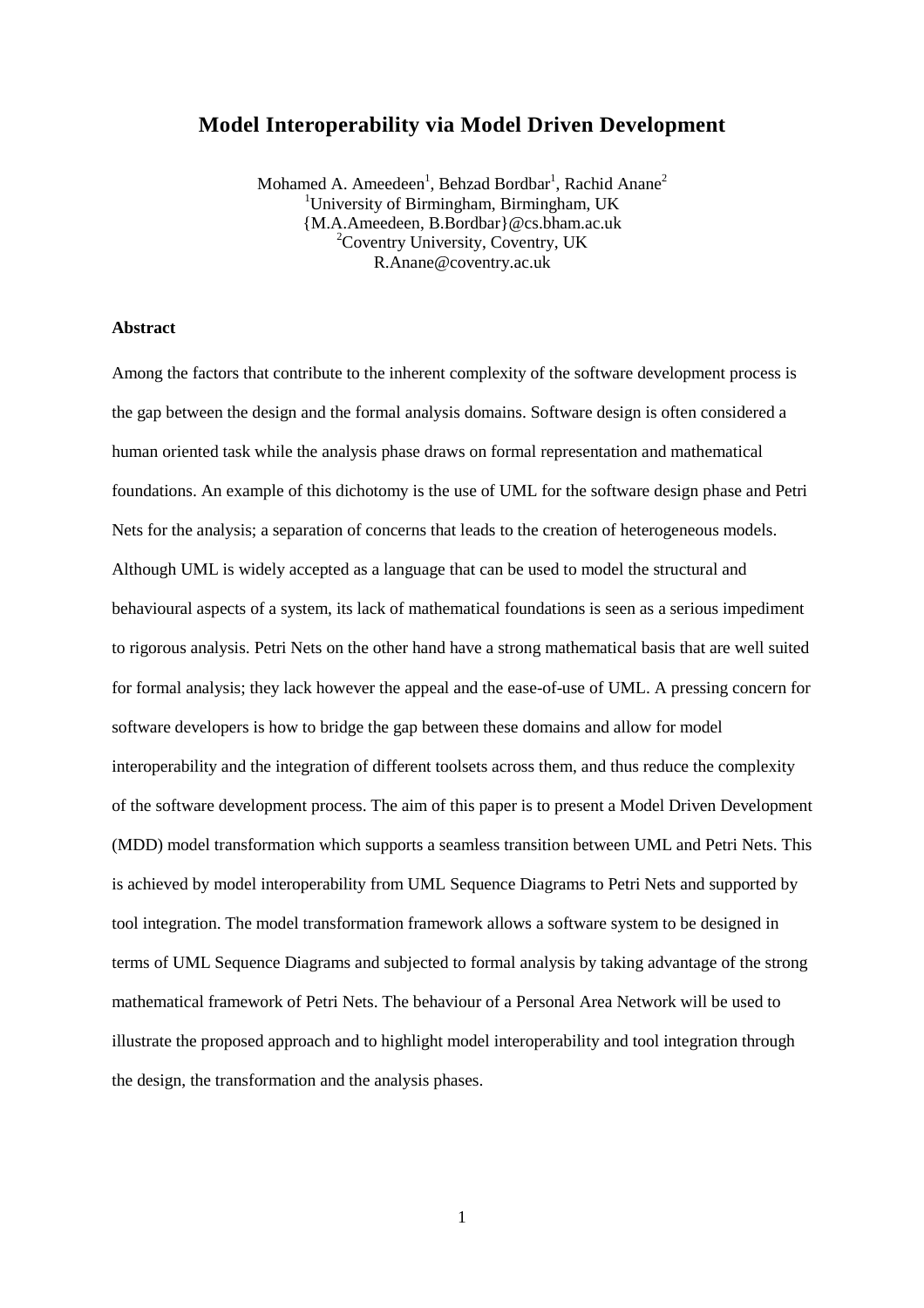**Keywords:** Model Driven Development, Model Interoperability, Software development, UML, Petri Nets

# **1.0 Introduction**

The complexity of the software development process has presented researchers with a significant challenge. This complexity is due to various factors including the variety of application domains, the variety of software platforms and the variety of the methods and the tools that support the software development process. This complexity is further compounded by the requirement for a software system to satisfy a set of specific properties, such as fault-tolerance and security. Many approaches and methods have been proposed as a way of addressing and reconciling these issues [1]. Of particular significance in the generation of a software system is the need to facilitate a smooth transition from one phase of the development process to the next. The transition from an informal design to formal analysis is often critical, especially as it often involves incompatible domains of discourse.

 This dichotomy between design and analysis manifests itself in the multiplicity of formalisms, languages and software tools that are required for each phase. The limited scope of these tools and their tight coupling with specific domains is one of the main sources of heterogeneity between the models created in the design phase and the models required for analysis [2]. One of the main concerns of software developers is how to bridge the gap between the different underlying domains and allow for a seamless transition between them [3]*.* More specifically, the main issue is how to facilitate the interoperability between the models that pertain to design and those required by the analysis phase; another requirement is how to integrate the corresponding software tools. In this respect, model interoperability and tool integration are considered as critical factors in reducing complexity in software development.

 Various languages and formalisms were introduced in order to support the software development in general and the software design and analysis in particular. Software design has been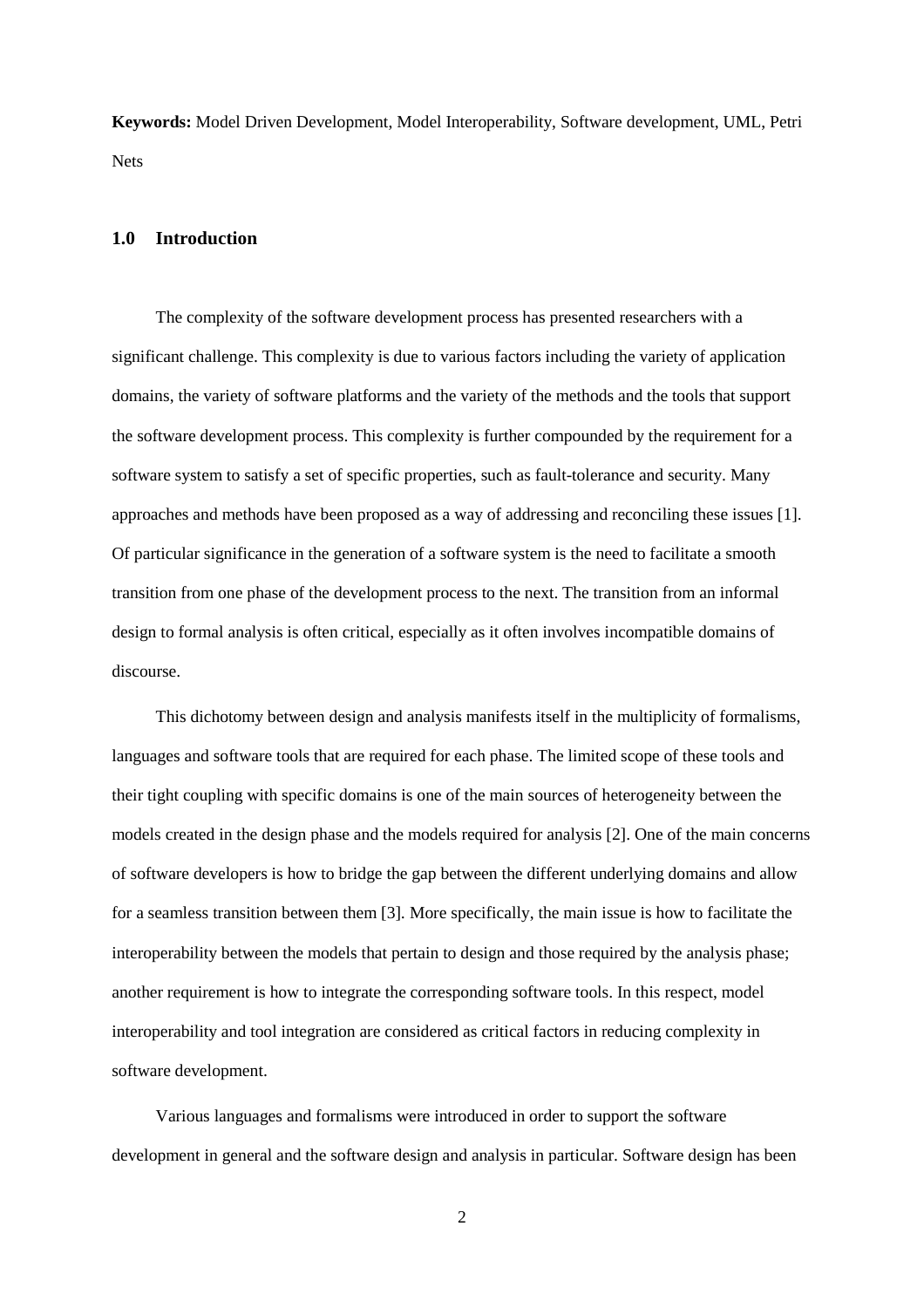eased by the introduction of Unified Modelling Language (UML) [4]. Its rich constructs have conferred to UML a privileged role in the design of software systems in a variety of domains including networks, business modelling and security. The choice of UML for software design is also facilitated by the widely available UML software tools such as ArgoUML [5] and Poseidon [6]. One shortcoming of UML however is its lack of support for formal analysis [7]; this characteristic has led software developers to rely more and more on formal languages such as Petri Nets. Petri Nets are well suited to structural analysis such as *liveness* and *deadlock* detection as well as behavioural analysis such as *reachability* [8]. Their relevance and usefulness has also been enhanced by the availability of tools such as PIPE [9] and CPNTools [10].



**Figure 1: SD2PN model transformation framework.** 

 This paper is concerned with addressing model interoperability [11, 12] between Sequence Diagrams and Petri Nets, through a model driven approach . This is achieved through a model transformation framework, SD2PN, which supports a seamless transition between these heterogeneous models and allows for the integration of different toolsets as shown in Figure 1. A designer creates a model of a system as Sequence Diagrams using UML tools, and performs the required analysis in Petri Nets using Petri Net tools. This combination of model interoperability and tool integration results in a significant reduction of complexity in software development in general and model analysis in particular. This is achieved by the automated transformation that allows complex analysis to be performed by using Petri Net tools without an extensive knowledge of Petri Nets themselves. The system design phase is facilitated by a combination of a user-friendly interface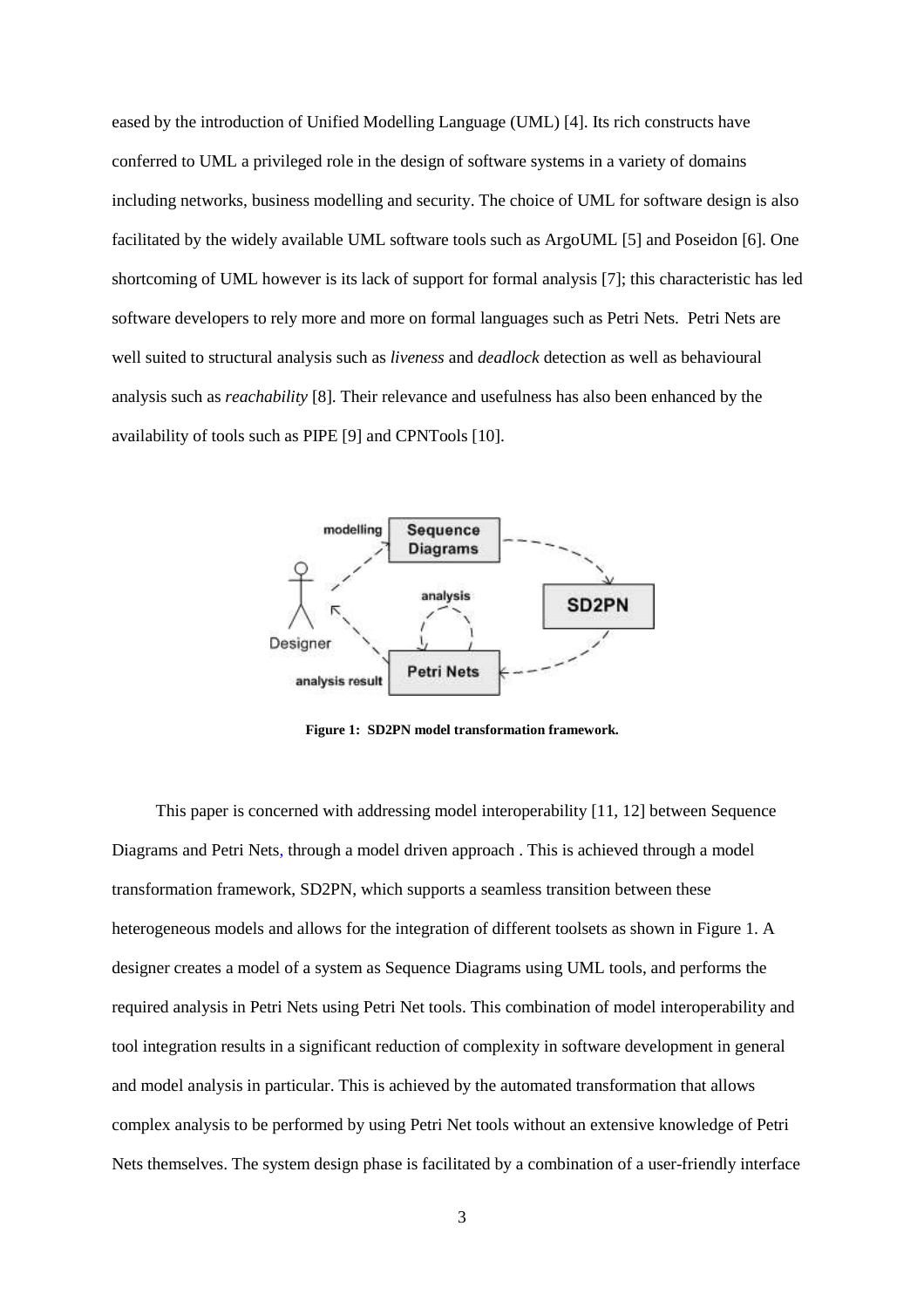of UML tools and the rigorous analytical framework of the Petri Net tools. The behaviour of a Personal Area Network will be used throughout the paper to illustrate the transition between Sequence Diagrams and Petri Nets and the analysis that can be applied.

 The remainder of this paper is organized as follows. Section 2 provides a review of Sequence Diagrams, Petri Nets and Model Driven Development as well as a brief introduction to the case study, which will be used throughout this paper. Section 3 describes the methods and the SD2PN framework for transforming Sequence Diagrams into Petri Nets; the transformation process is illustrated with an example from the case study. Section 4 deals with the extension of SD2PN with timeliness properties and its implications. Section 5 raises some issues for discussion and Section 6 offers some conclusions.

# **2.0 Preliminaries**

 This section provides a brief introduction to UML Sequence Diagrams, Petri Nets and Model Driven Development as well as the behaviour of a Personal Area Network. The behaviour of the Personal Area Network is used in the subsequent sections of this paper to illustrate the transition from Sequence Diagrams to Petri Nets.

#### **2.1 UML Sequence Diagrams**

Unified Modelling Language (UML) [4] is a family of languages, which is widely accepted as the *de facto* standard for software modelling. UML models can be used to specify the structure of a system, its behaviour and the constraints that the system must adhere to. Models in UML are instances of *metamodels.* A metamodel includes system elements, their relationships and a set of rules to which every model must conform in order to be well defined. In this paper Sequence Diagrams are used as the modelling language for describing the behaviour of a system.

Sequence Diagrams are a UML 2.1 version of Message Sequence Charts [13] and they are widely used in Software Engineering [14]. Sequence Diagrams can be used in modelling complex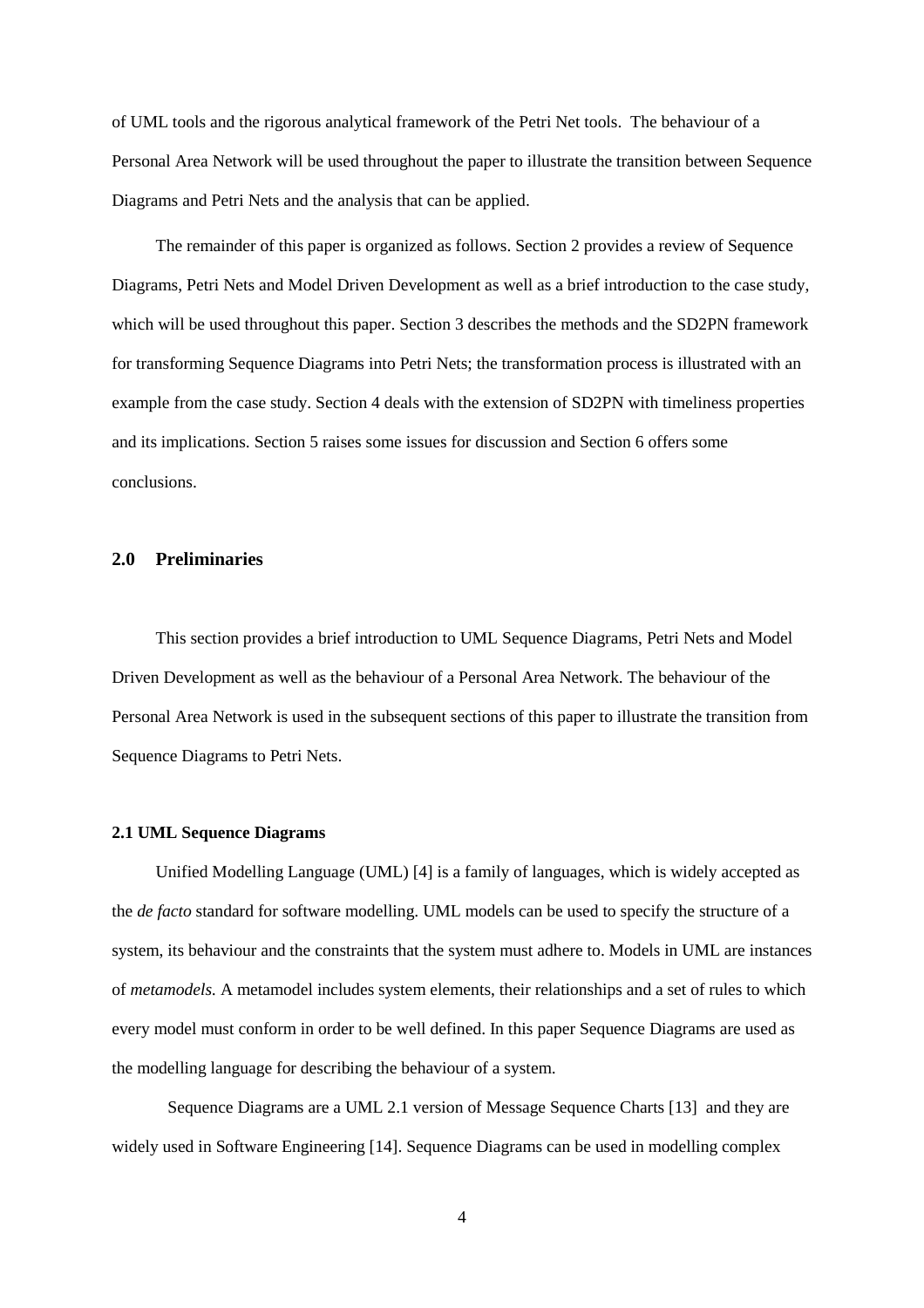Enterprise Systems as they provide a sequential listing of events and are also able to model parallelism and conflicts. As such, Sequence Diagrams are well suited in modelling behaviour and interactions.



**Figure 2: Sequence Diagram Metamodel** 

Figure 2 represents a subset of UML 2.1 Sequence Diagrams metamodel used in this paper; it includes important constructs used for specifying models with complex behaviour. The main fragments of the Sequence Diagram are represented by model elements *Message* and *CombinedFragments*. The model element *Message* represents the interaction between the instances of objects in the system while *CombinedFragments* is a high level addition to Sequence Diagrams and consists of Interaction Operators *alternative*, *option*, *break* and *parallel*. These model elements will be referred to as *fragments* of Sequence Diagrams throughout this paper. The model element *EventOccurrence* and *GeneralOrdering* denotes the sequencing of events in the diagram. *EventOccurrence* is a specialization of *MessageEnd* where each *message* is given a specific order in reference to the previous and subsequent *messages*.

 From the metamodel in Figure 2, it is evident that Sequence Diagrams have a comprehensive construct that enables the accurate representation of behaviour as well as relationship between events such as causality, concurrency and conflict. However, Sequence Diagrams and UML in general have a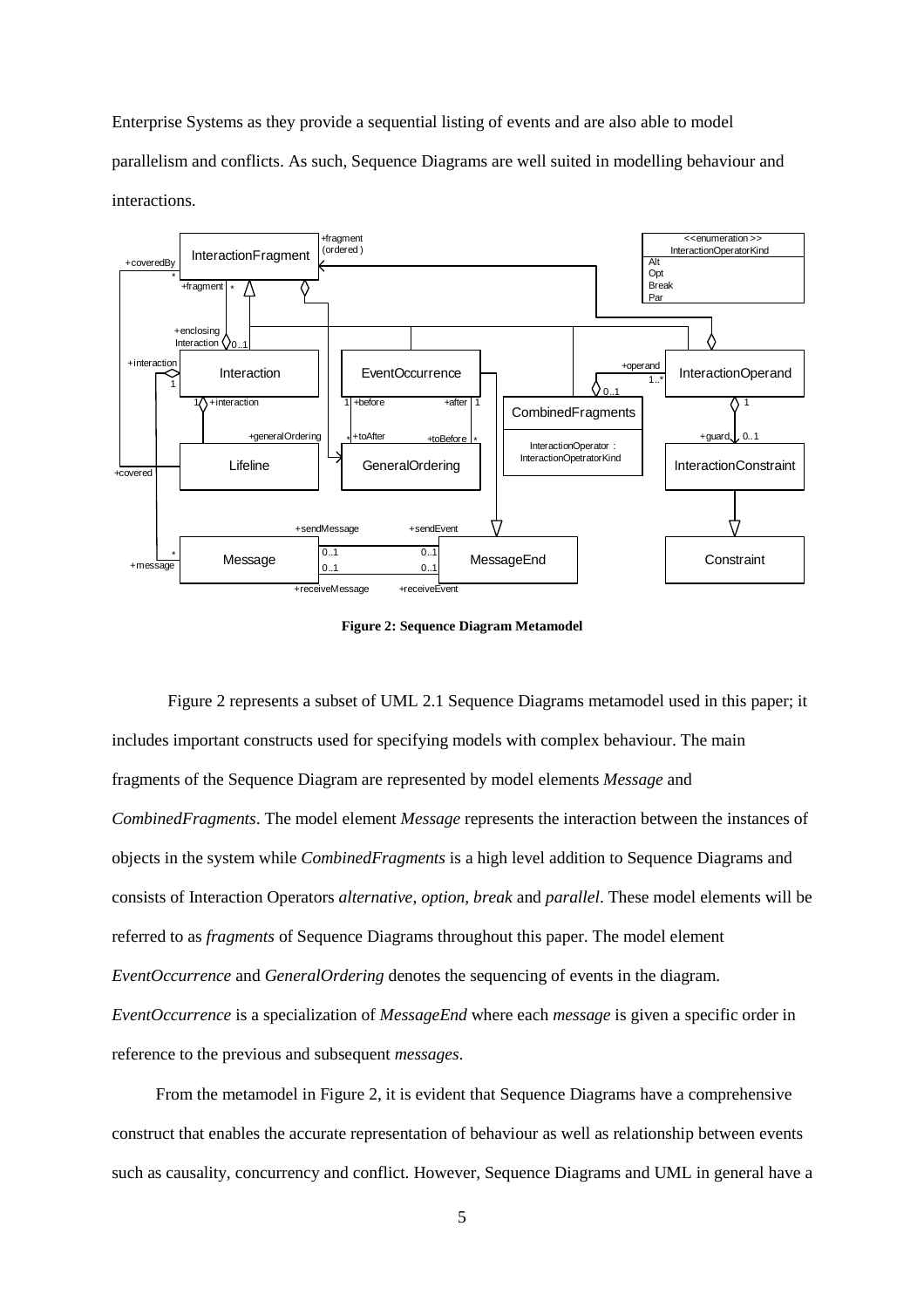limitation with regards to analysis, especially when compared with more formal languages such as Petri Nets.

# **2.2 Petri Nets**

 A Petri Net is a mathematical and graphical modelling language that can be used to model a diverse set of behaviours including parallel, asynchronous, concurrent, hierarchical and stochastic as well as dynamic behaviours [8]. Similarly for Sequence Diagrams, a Petri Net models graphically the flow of events in a system. The formal and mathematical nature of Petri Nets makes them ideal candidates for complementing Sequence Diagrams in addressing their shortcomings with regards to analysis.



**Figure 3: Petri Net Metamodel** 

 Figure 3 presents a metamodel for Petri Nets that will be used in this paper. A Petri Net consists of a set of *places*, a set of *transitions* and a set of *arcs* that connect *places* and *transitions*. A Petri Net also consist of a set of *markings* that assigns a number of tokens to each *place*. Graphical representation of the Petri Net elements depicts *places* as circles and *transitions* as rectangles. *Arcs* are shown as directed arrows while tokens are represented by dots inside *places*.

 A *transition* in a Petri Net has *input places* and *output places*, which are *places* that have *arcs* in and out of the *transition* respectively. A *transition* is *enabled* and ready to *fire* when all of its *input places* have at least a *token* each. When a *transition fires*, a *token* will be removed from each of the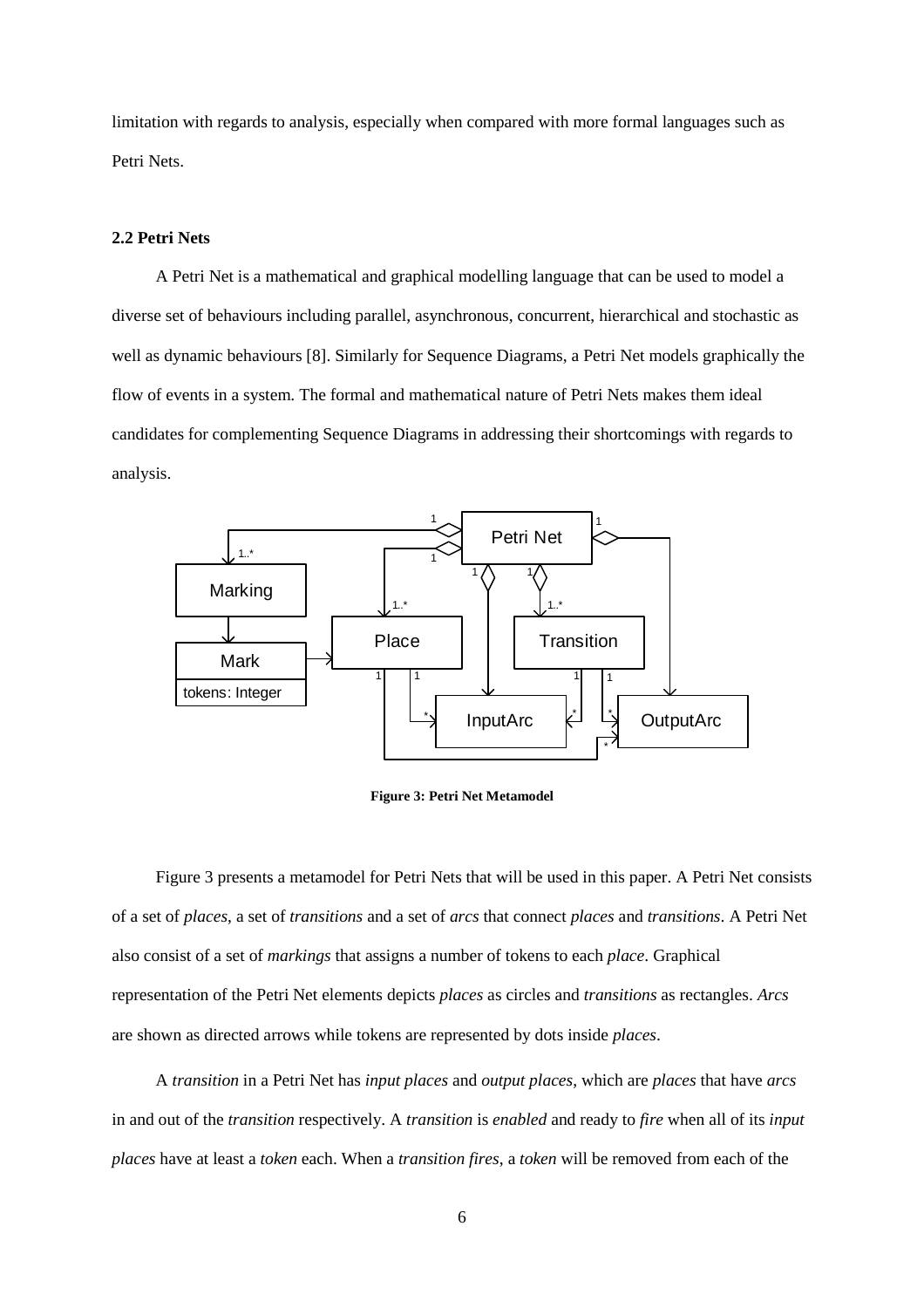*input places* and added into one of the *output places*. A more comprehensive introduction to Petri Nets could be obtained from [8].

#### **2.3 Model Driven Development**

Model Driven Development [15] aims to promote the role of *modelling* in software development. Models in the context of MDD are captured in machine-readable representations, using languages which are widely adopted by the software industry [4]. Hence it is possible to communicate such models to various parties and reuse them. This results in lower software production cost and shorter development cycles. In this paper, MDD is further used to develop a method to benefit from advantages of using two representations of a system, Sequence Diagrams and Petri Nets.

 In order to allow for the integration of existing modelling software tools through the proposed approach, the standards set by Model Driven Architecture (MDA) [16], a flavour of MDD initiated by the Object Management Group (OMG), is used. Meta Object Facility (MOF) [17] is one standard for describing *metamodels*. Metamodels are themselves *models*, from which models of systems are instantiated. MOF can be compared to EBNF, which is used for defining the grammar of programming languages. MOF is a blueprint from which *MOF Compliant metamodels* are created.



**Figure 4: Model Driven Development** 

Figure 4 gives an outline of MDA and the process of *Model Transformation.* A number of *Transformation Rules* are used to specify how various elements of one metamodel (*source metamodel*) are mapped into the elements of another metamodel (*destination metamodel*). The process of Model Transformation is carried out automatically via the software tools which are commonly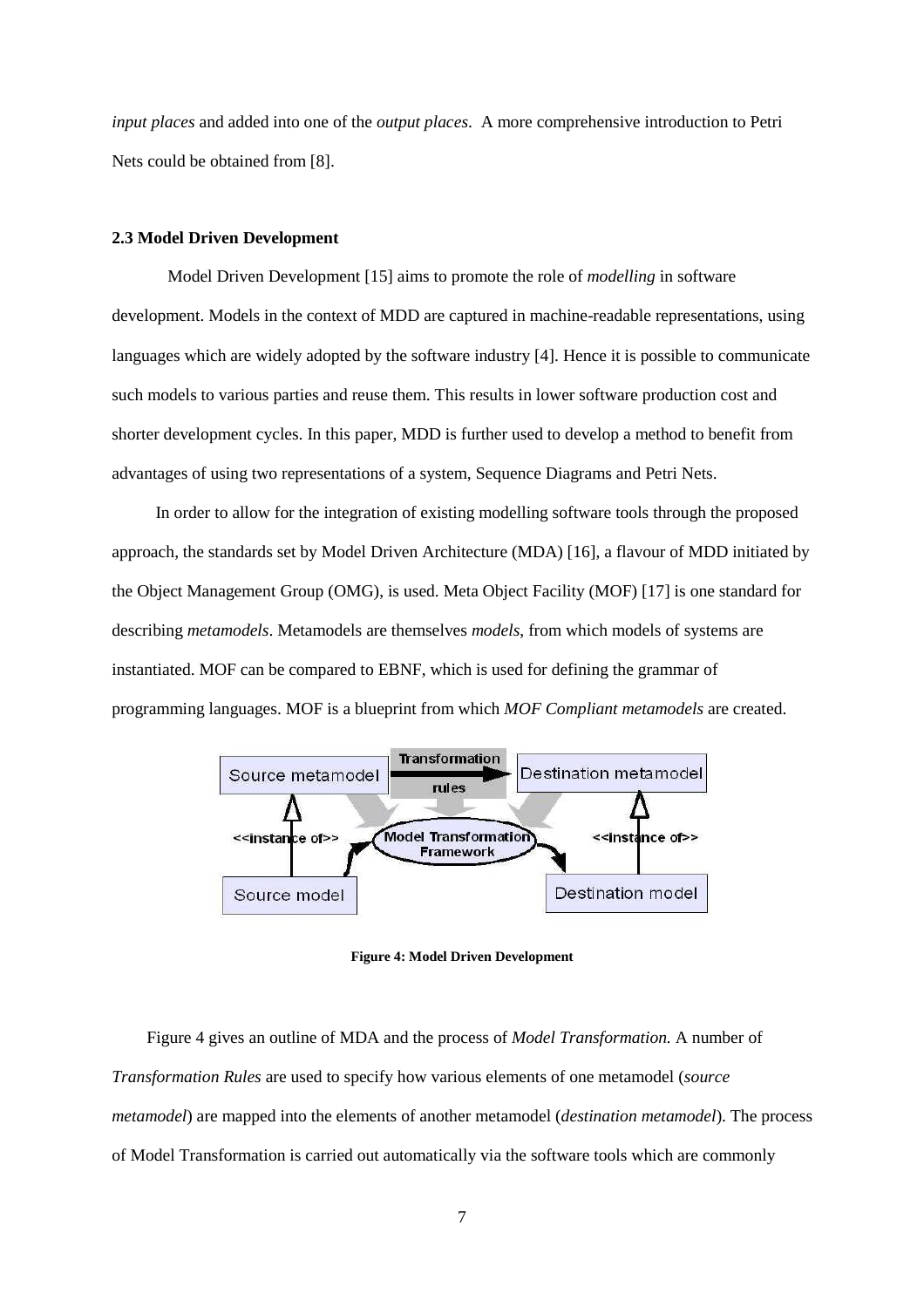referred to as *Model Transformation Frameworks* [18-20]. A typical Model Transformation Framework requires three inputs: source metamodel, destination metamodel and transformation rules. For any instance of the source metamodel, a *transformation engine* executes the rules to create an instance of the destination metamodel.

#### **2.4 Case Study: Personal Area Network**

 In order to demonstrate the role of Model Driven Development in facilitating transitions from Sequence Diagrams to Petri Nets while insulating the user from the underlying complexity, a case study featuring the behaviour of a Personal Area Network (PAN) is utilised throughout this paper. This section provides a brief introduction to the Personal Area Network.

Figure 5 presents a simplified PAN that has two stations and a Wireless Router that serves as an access point to the Internet. In the router, the basic IEEE 802.11 Carrier Sense Multiple Access with Collision Avoidance (CSMA/CA) protocol is used [21]. As the example is only meant to illustrate the capabilities of the model transformation, deeper technical details are omitted from this description.



**Figure 5: Personal Area Network (PAN)** 

CSMA/CD assigns different *waiting time* to packets in order to manage the access of the stations to the medium. There are three different waiting times for various types of packets. The shortest waiting time for medium access is called *Short inter-frame spacing* (SIFS) which is used for short control messages or polling responses. The waiting time for time-bounded service such as a poll from the access point is considered *PCF inter-frame spacing* (PIFS) and the longest waiting time and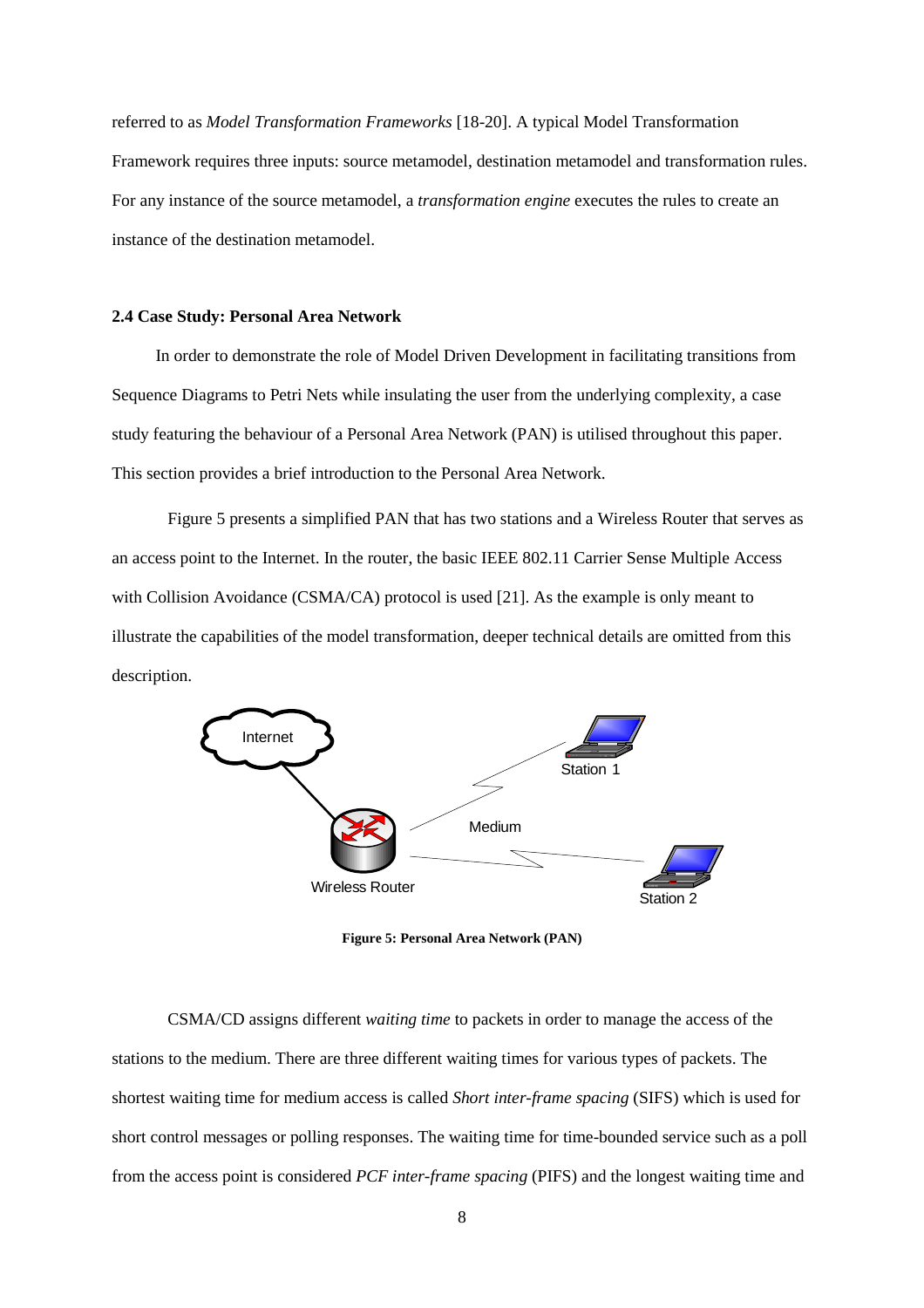lowest priority, *DCF inter-frame spacing* (DIFS) is used for asynchronous data services. There is a mechanism called *contention window* (CW), which is introduced in order to facilitate collision *avoidance*. The contention window makes use of an integer value that starts with  $CW_{min} = 7$  and doubles every time a collision occurs. Every time a station tries to gain access to the medium, a random number is generated between 0 and CW and is added to the waiting time. This ensures that the stations do not send their packets at the same time. CW is doubled for every collision that occurs to accommodate a larger number of stations vying for the access of the medium. Readers are referred to [21] for more information.

Several assumptions were made in this case for the sake of clarity and to provide a better understanding of the tool. Firstly, the waiting time for all packets is constant and all packets are categorized as DIFS. Secondly, the CW is constant and does not increase, and since there are only two stations, the CW would be minimum, i.e.  $CW_{min} = 7$ . Thirdly, the packets are dropped after the unsuccessful tries from the station and each station sends only one packet. These assumptions do not invalidate the results of the analysis by any means; they only limit the scope of this case study.

# **3.0 SD2PN Model Transformation and Analysis**

 The transition from Sequence Diagrams to Petri Nets (SD2PN) allows model interoperability between the user-friendly interface of UML and the formal mathematical nature of Petri Nets. This transition is achieved by the model transformation tool SD2PN [22]. The transformation involves three distinct phases:

**Phase 1:** Decomposition of Sequence Diagrams into fragments.

**Phase 2:** Transformation of each fragment into a Petri Net block.

**Phase 3:** Composition of the Petri Net blocks using *morph* and *substitute*.

 These phases will be detailed in Sections 3.1, 3.2 and 3.3 and their deployment will be illustrated using a Sequence Diagram describing the behaviour of a Personal Area Network.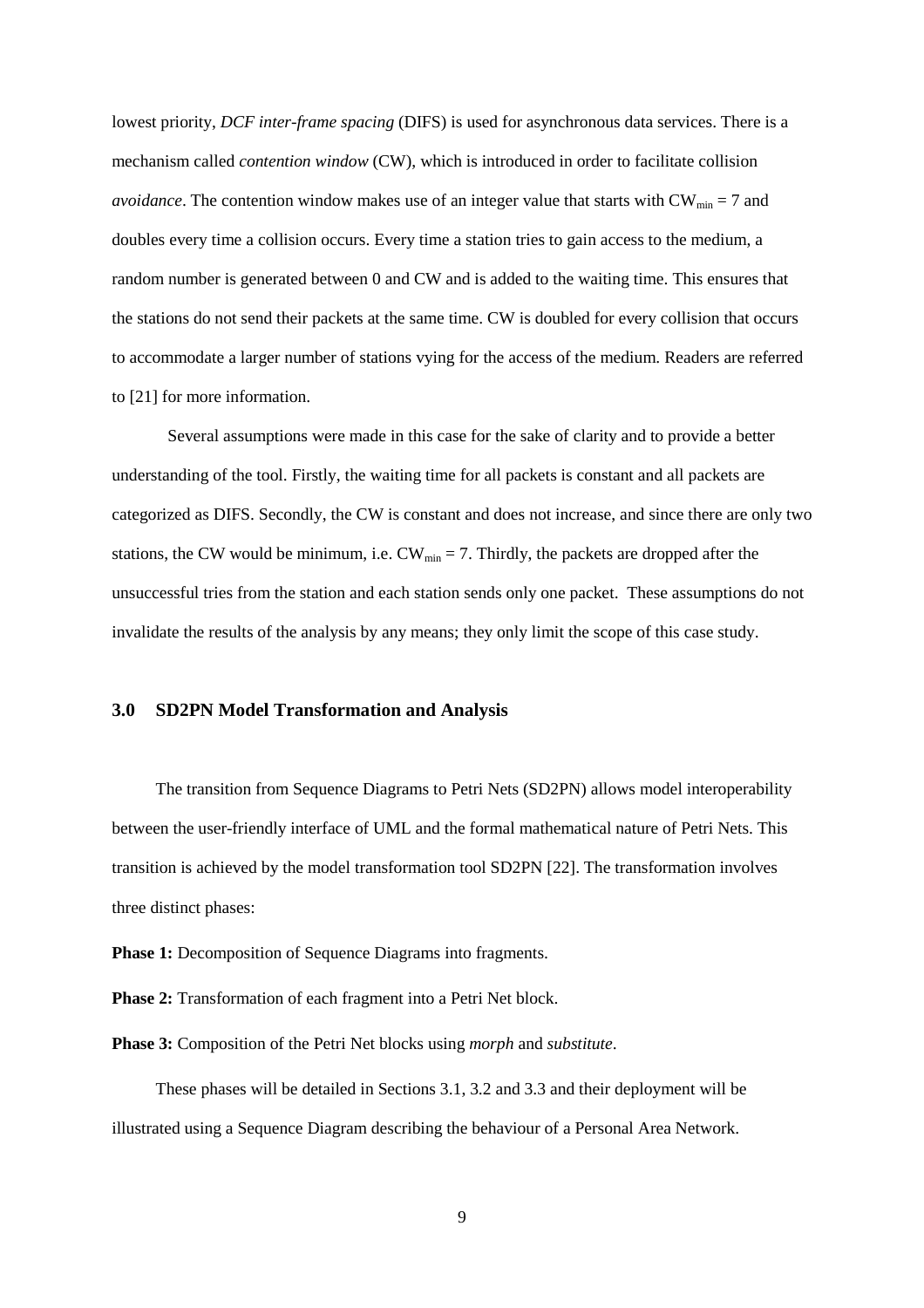Following the completion of the model transformation, the resulting Petri Net will be subjected to structural and behavioural analysis.

# **3.1 Decomposition of Sequence Diagrams into Fragments**

 The decomposition process involves the identification of the model element in the Sequence Diagram based on the metamodel in Figure 2. The model elements used in the model transformation process are *message* and four types of *CombinedFragments*; *alternative*, *option*, *break* and *parallel*. These model elements are hereafter referred to as *fragments*. Each type of fragment would be assigned a transformation rule in the next section to map the fragment into a Petri Net block. Examples of these fragments are illustrated in Figure 6 where a Sequence Diagram is decomposed into 15 numbered fragments based on the model elements.

 The Sequence Diagram in Figure 6 gives an overview of how a station sends a packet to the medium in the IEEE 802.11 protocol. The medium access control (MAC) layer of the station receives a packet from an application and registers it. It then idles before checking the status of the medium. If the medium is free the station is able to send the packet across to the medium. However, if the medium is busy the station has to wait until the medium is free before idling again. The MAC then checks the status of the medium again before either sending the packet across or waiting again. Each of the events in this scenario has multiple sub-events that occur in the background. The diagram is however simplified for the sake of clarity.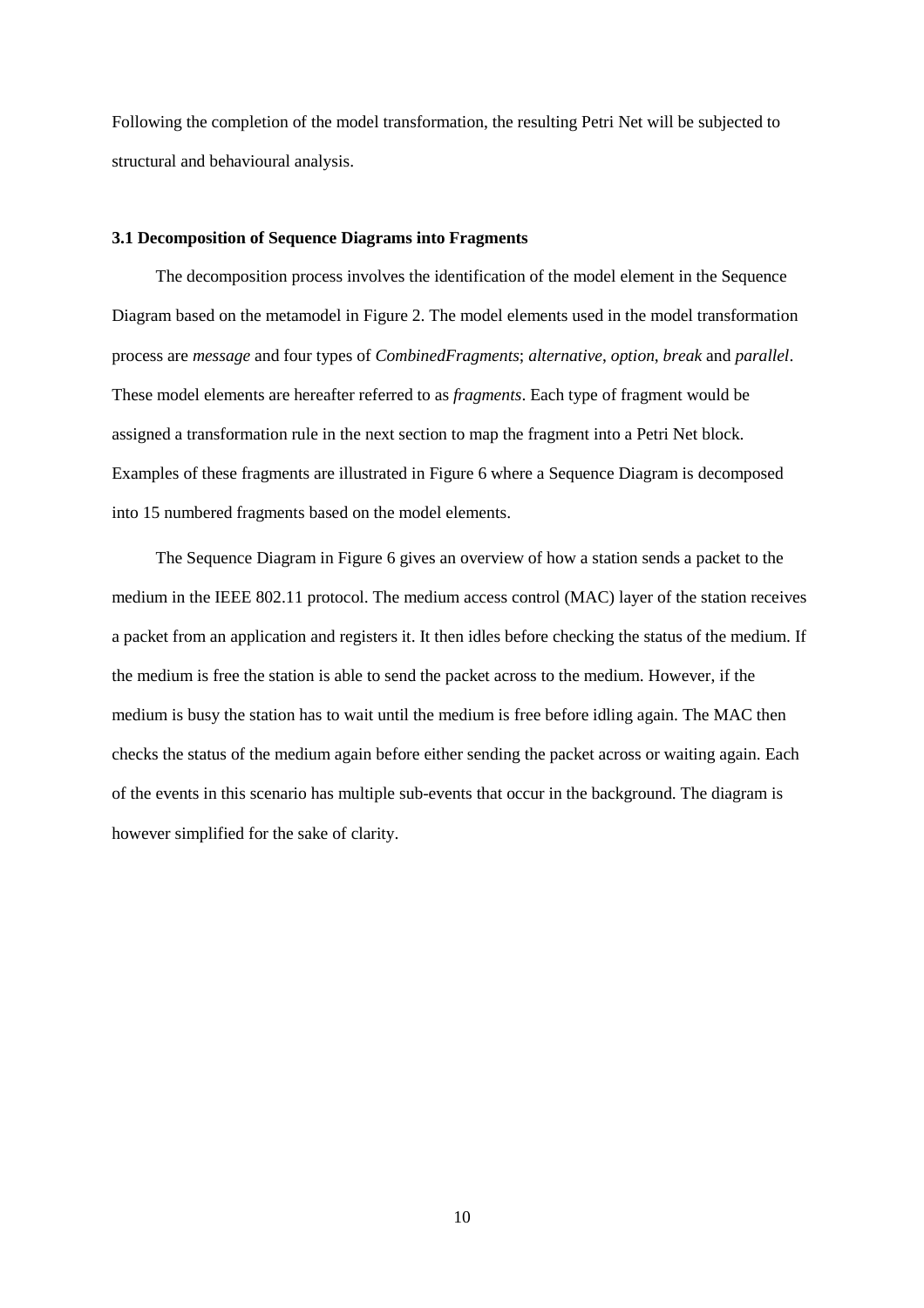

**Figure 6: Sequence Diagram for a station in PAN** 

 Throughout the decomposition process, the causality order between these fragments is preserved in the metamodel element *GeneralOrdering*. In the Sequence Diagrams, this ordering is the same as top-down visual ordering. The hierarchical order between elements is also preserved in the metamodel as indicated by the relationship between *CombinedFragment* and *InteractionFragment*. As a result, the behaviour of the original Sequence Diagram could be incorporated into the resulting Petri Net to ensure that they are semantically equivalent.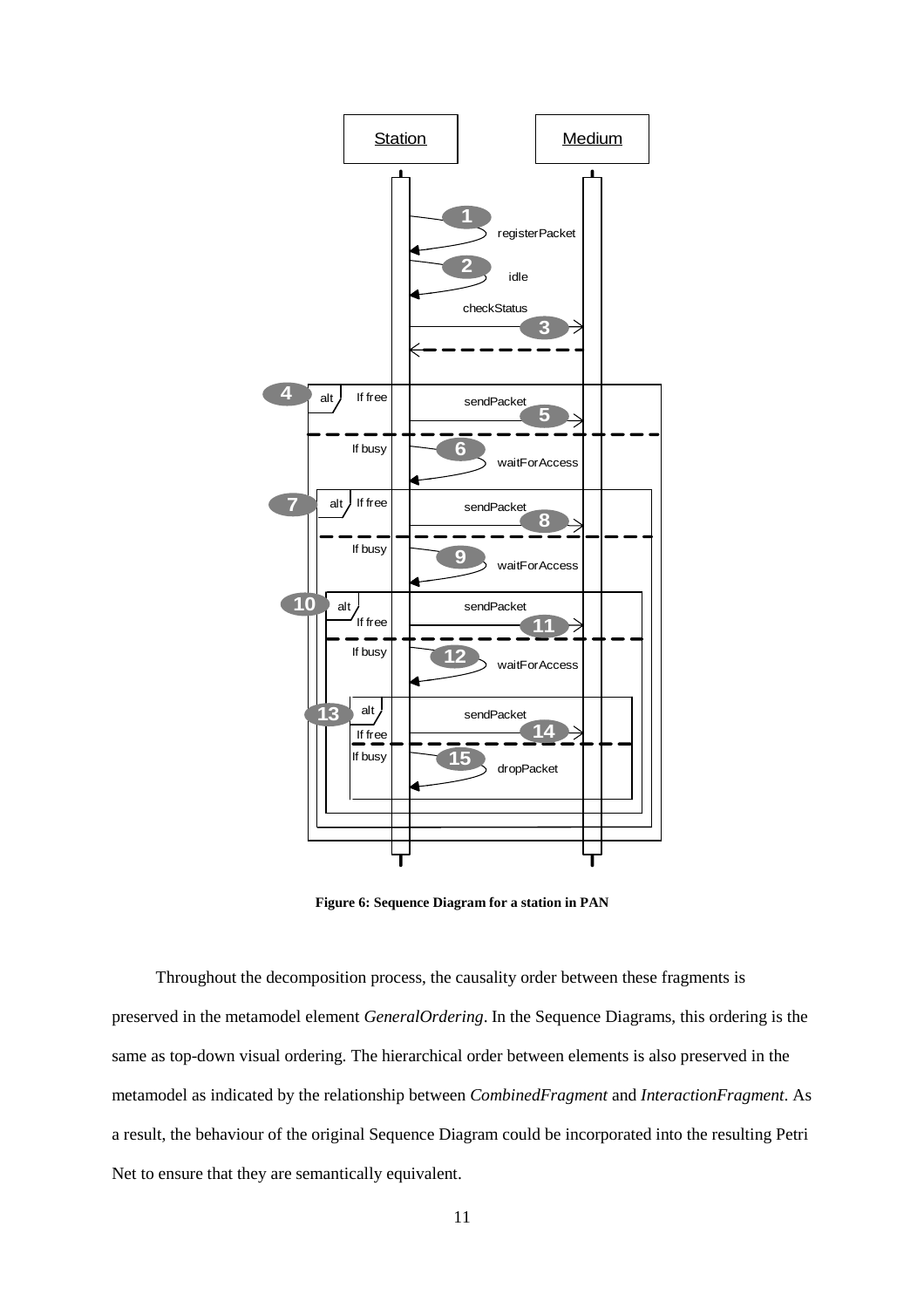#### **3.2 Transformation of fragment into Petri Net block**

 This section describes how each Sequence Diagram fragment generated in Phase 1 is transformed into a corresponding Petri Net block using a series of five transformation rules; one rule for each type of fragment.



**Figure 7: SD2PN Model Transformation Rules** 

**Rule 1 -Message:** A *message* is either a call for the execution of an *operation* or sending and receiving a signal [4]. The execution of a *message m* in a Sequence Diagram fragment is depicted as the *firing* of a *transition t* in the corresponding Petri Net block. Places *s1* and *s2* model a pre-condition and a post-condition for the firing of the transition as shown in Figure 7 (a). These places will be used to create correct causality of events within the sequence diagram. As a further condition to this rule, if *m* is the first *message* in the Sequence Diagram, then *s1* in the corresponding block of Petri Net must be given a *token* to signify the start of the Petri Net and to allow the transitions to *fire*.

**Rule 2 - Alternative:** The Interaction Operator *alternative* specifies a different set of events that may occur based on the conditions in the fragment [4]. In order to preserve the semantics, this fragment is represented as a Petri Net block that starts with a place  $s<sub>l</sub>$  that splits into two transitions  $t<sub>l</sub>$  and  $t<sub>2</sub>$ . These two transitions denote the different alternative scenarios in the Sequence Diagrams and will each map into a *placeholder* block *ph1* and *ph2* respectively, which represent *alt\_fragment1* and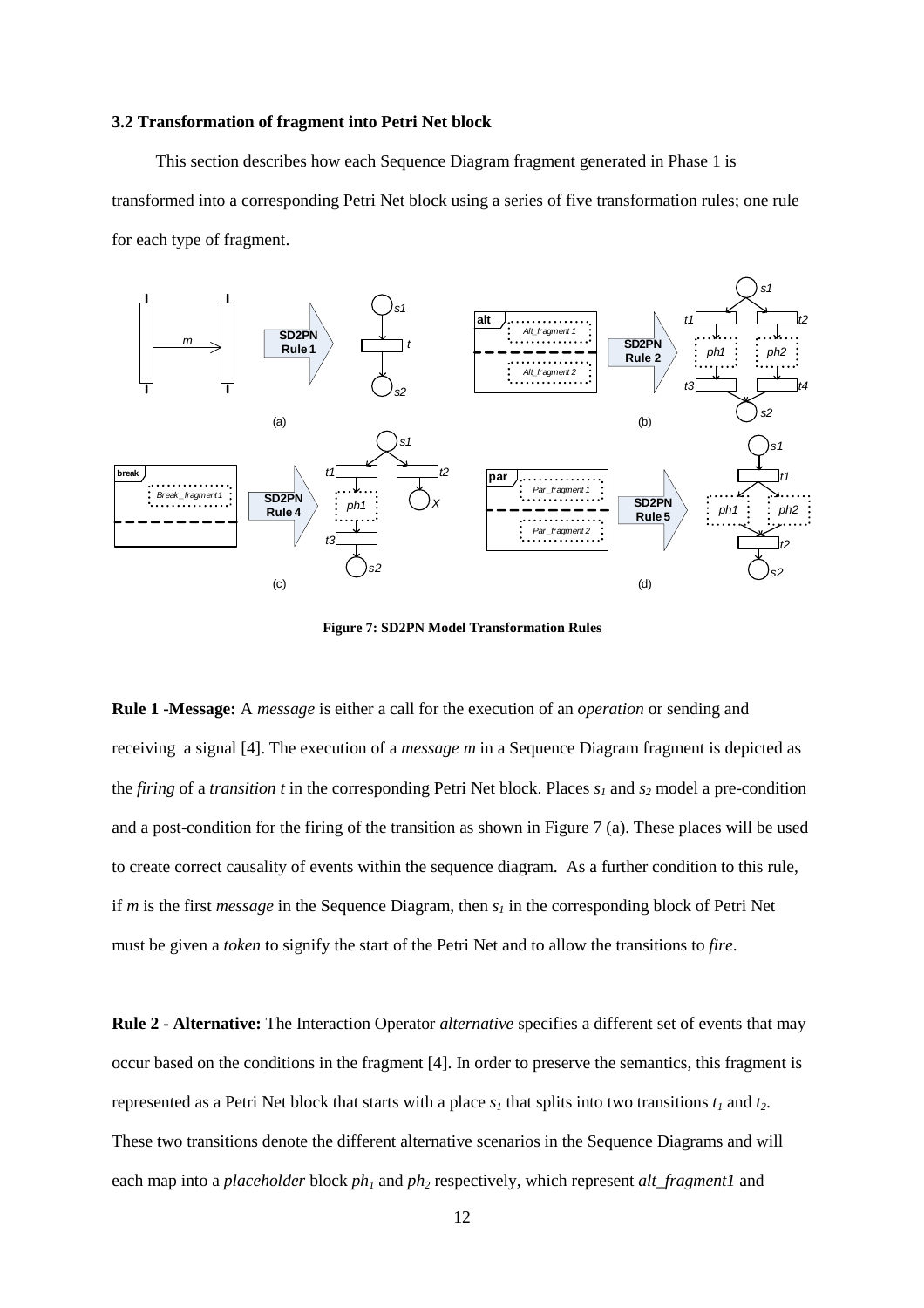*alt\_fragment2*. These placeholders will later be *substituted* with the actual events inside the fragment. They will then map into transitions  $t_1$  and  $t_2$  to signal the end of the *alternative* fragments and will terminate at place  $s_2$  as shown in Figure 7(b).

**Rule 3 - Option:** Interaction Operator *option* can be treated in then same way as an *alternative* fragment because of the similarity of their constructs. The same block of Petri Net in Figure 7(b) is used, with the exception of *ph1* and *ph2* representing *opt\_fragment1* and *opt\_fragment2* instead.

**Rule 4 - Break:** *Break* consists of a *guard* (condition) such that when it is satisfied, the operation *breaks* (i.e. terminates) [4]. This is modelled with the help of two transitions: *t1* for the case where the guard fails and  $t_2$  for when the guard is satisfied. Transition  $t_1$  connects to  $ph_1$ , which represents *break fragment1*, which is the set of event that happens if the break condition is not satisfied while  $t_2$ leads to place X, which is the terminal node. The placeholder  $ph<sub>l</sub>$  is then connected to a transition  $t<sub>3</sub>$  as shown in Figure 7(c) to mark the termination of the block at *s2*.

**Rule 5 - Parallel:** A *parallel* operator specifies that two sets of event should occur concurrently without any pre-defined set of conditions [4]. As depicted in Figure 7(d), the corresponding block of Petri Nets must ensure the parallel execution of *par\_fragment1* and *par\_fragment2*.

#### **3.3 Composition of the Petri Net blocks using** *morph* **and** *substitute*

 Following the mapping of each Sequence Diagram fragment into a corresponding Petri Net block, an integrated Petri Net that corresponds to the original Sequence Diagram needs to be produced by composing the Petri Net blocks. A closer examination of the five transformation rules from Phase 2 reveals that each rule produces a Petri Net block with a single input place and a single output place. This allows the composition of the Petri Net blocks to be conducted using *morph* and *substitute*.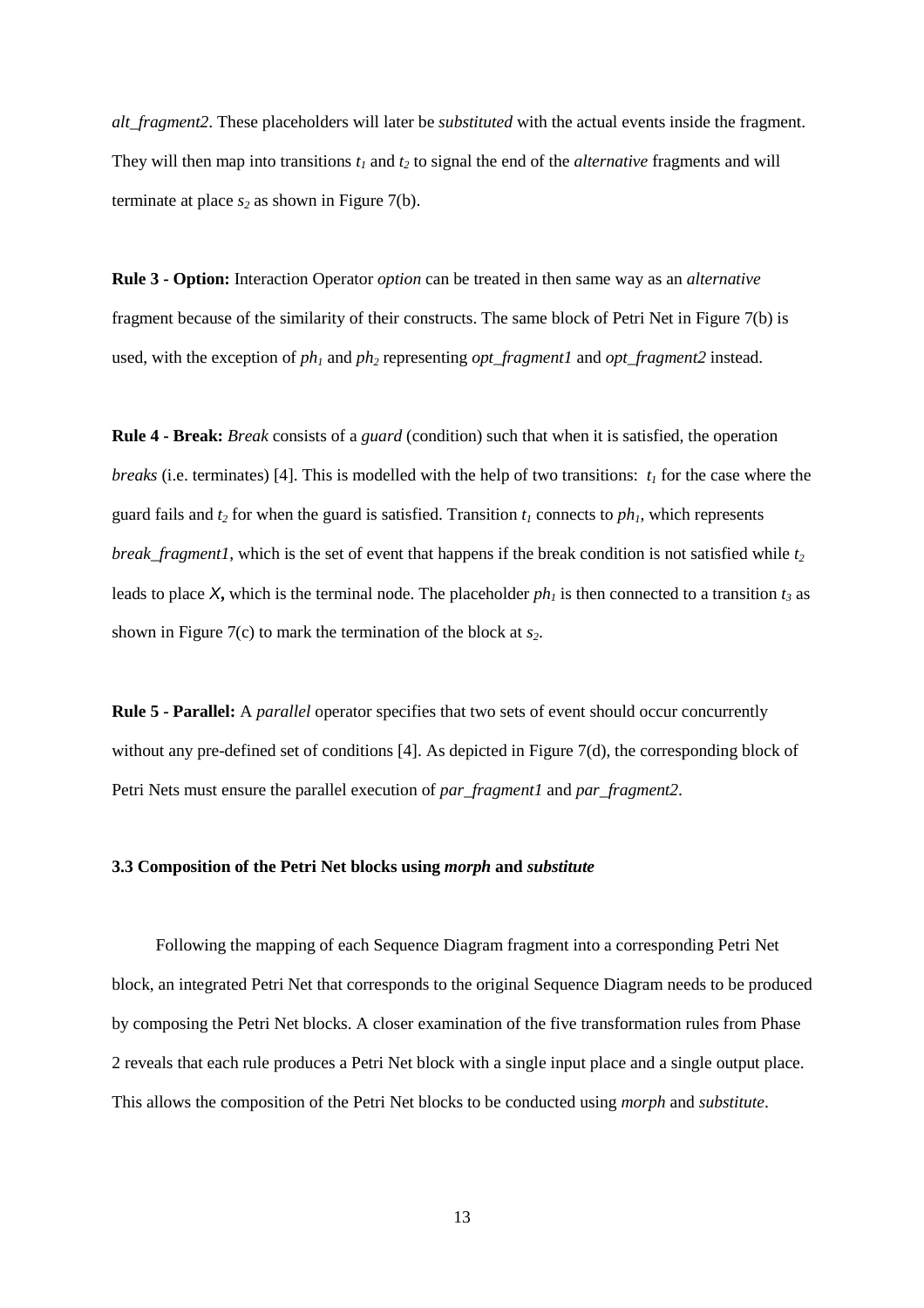*Morph* is used to compose causality relationship between Petri Net blocks. Calling a *morph* function with two Petri Net blocks results in the post-condition of the first block being morphed with the pre-condition of the second block, as shown in Figure 8.



**Figure 8: Example of** *morph* **in SD2PN** 

 The function *substitute* is used for composing hierarchical behaviour between Petri Net blocks. *Substitution* is used only for replacing a *placeholder* with a complete Petri Net block as shown in Figure 9.



**Figure 9: Example of** *substitute* **in SD2PN**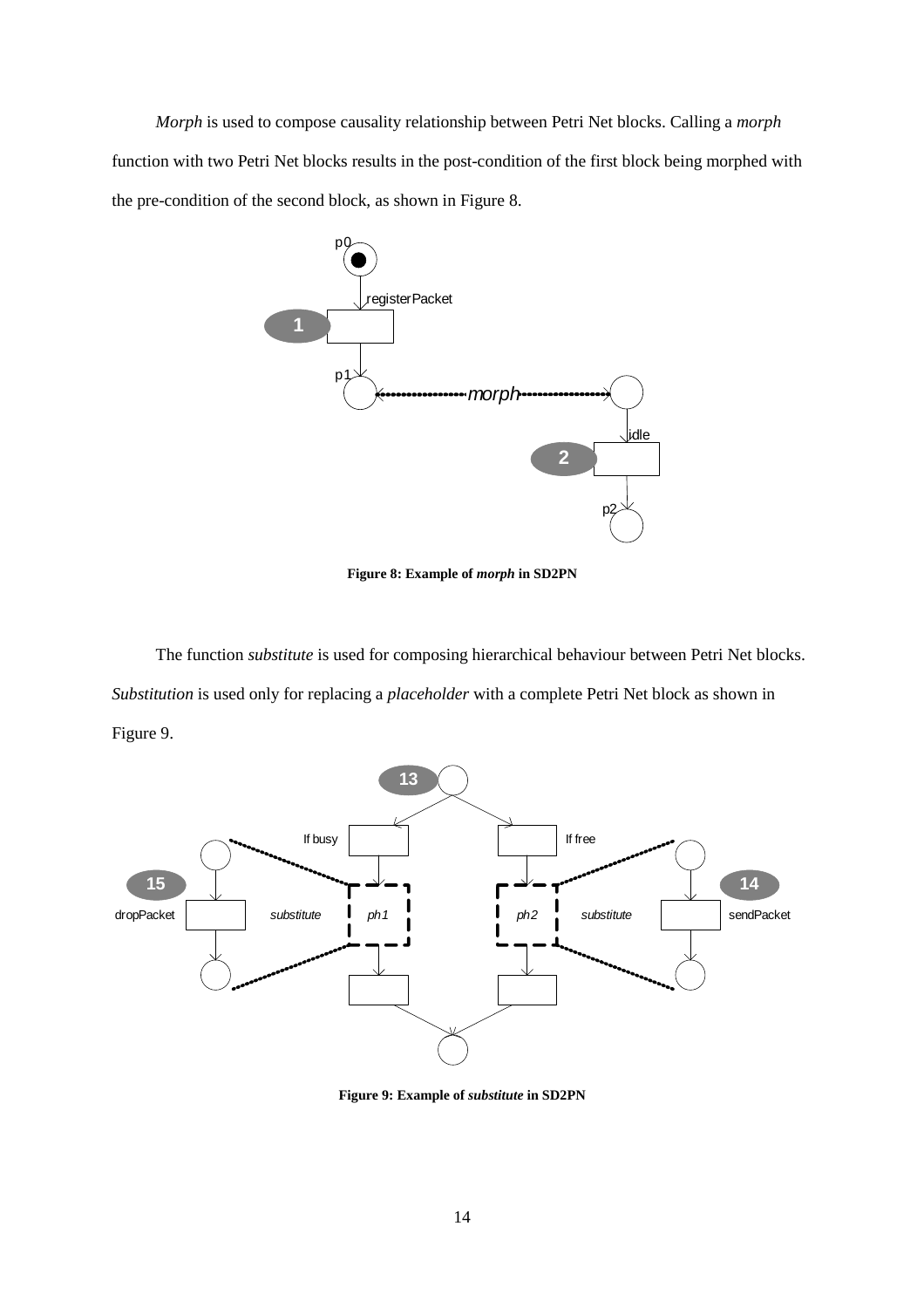The process of composing the Petri net blocks starts with the mapping of the causal relationships. This mapping requires calling the *morph* function recursively for each causal relationship in the original Sequence Diagram. Once all the causal relationships are mapped, the hierarchical relationships between the Petri Net blocks are considered. The hierarchical relationships are mapped by recursively applying the *substitute* function for every *placeholder* that exists in the Petri Net blocks.



**Figure 10: Petri Net for a station in PAN** 

 The Petri Net in Figure 10 is the result of applying the SD2PN model transformation to the Sequence Diagram in Figure 6. Each numbered Petri Net block corresponds to the original numbered Sequence Diagram fragment and the order of events from the original Sequence Diagram is preserved through the execution of *morph* and *substitute*. Thus the Petri Net in Figure 10 is considered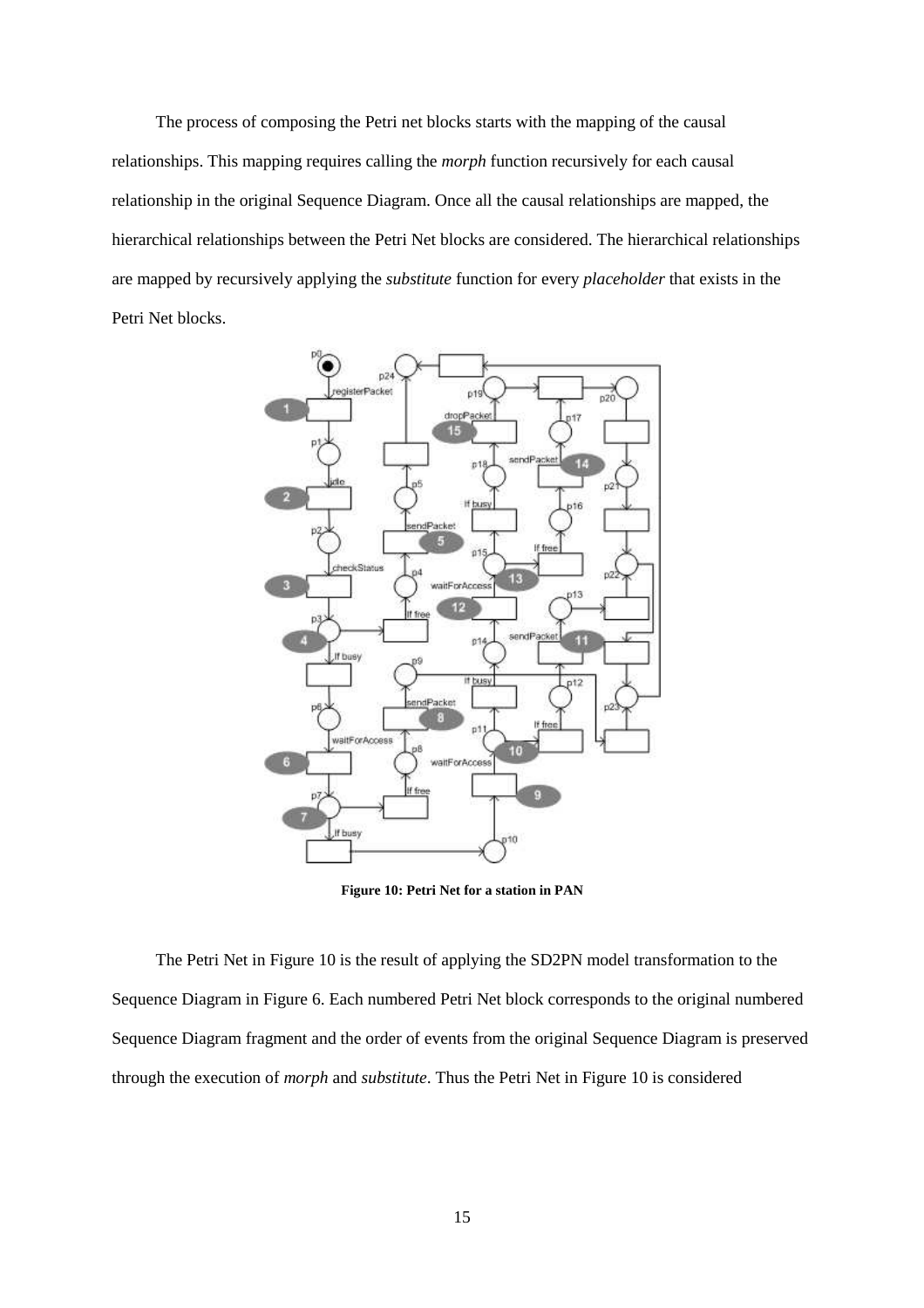semantically equivalent<sup>1</sup> to the Sequence Diagram in Figure 6. This allows the Petri Net to be analyzed using widely available Petri Net tools such as as CPNTools [10] and PIPE [9]. This would be further elaborated in the next section.

#### **3.4 Analysis of the resulting Petri Net**

 $\overline{a}$ 

 The mathematical nature of Petri Nets creates a strong base for various types of analysis. Murata [8] outlines a number of analysis methods and indicates how they relate to the problems in designing an enterprise system including structural analysis methods such as *liveness* and *boundedness* as well as behavioural analysis methods such as *reachability* analysis. A liveness analysis checks the system for deadlocks while a boundedness analysis is used to check the effect of the system on the buffers and registers when storing intermediate data. On the other hand, a reachability analysis is used to study the dynamic properties of a system e.g. how one action may affect the chances of an event happening in the future.

 In the case of the Petri Net in Figure 10, PIPE [9] was used to perform a structural analysis on the system. The liveness and boundedness of the system was computed through State Space Analysis where liveness is determined through the absence of deadlocks in the Petri Net while boundedness is computed through a P-invariant calculation. The result of the analysis confirmed that the Petri Net was not only live and bounded; it was also safe (bounded with a value of 1).

Subsequently, a behavioural analysis was conducted in the form of a Reachability Graph generated using the Petri Net tool PIPE as shown in Figure 11. The Reachability Graph identifies all the different states of the Petri Net and determines whether each state is reachable from the initial marking of the Petri Net. The graph in Figure 11 shows that every state in the Petri Net is reachable through a series of event.

<sup>&</sup>lt;sup>1</sup> The semantic equivalence between every Sequence Diagram and its corresponding Petri Net generated via SD2PN has been previously established in [7] using a common semantics domain.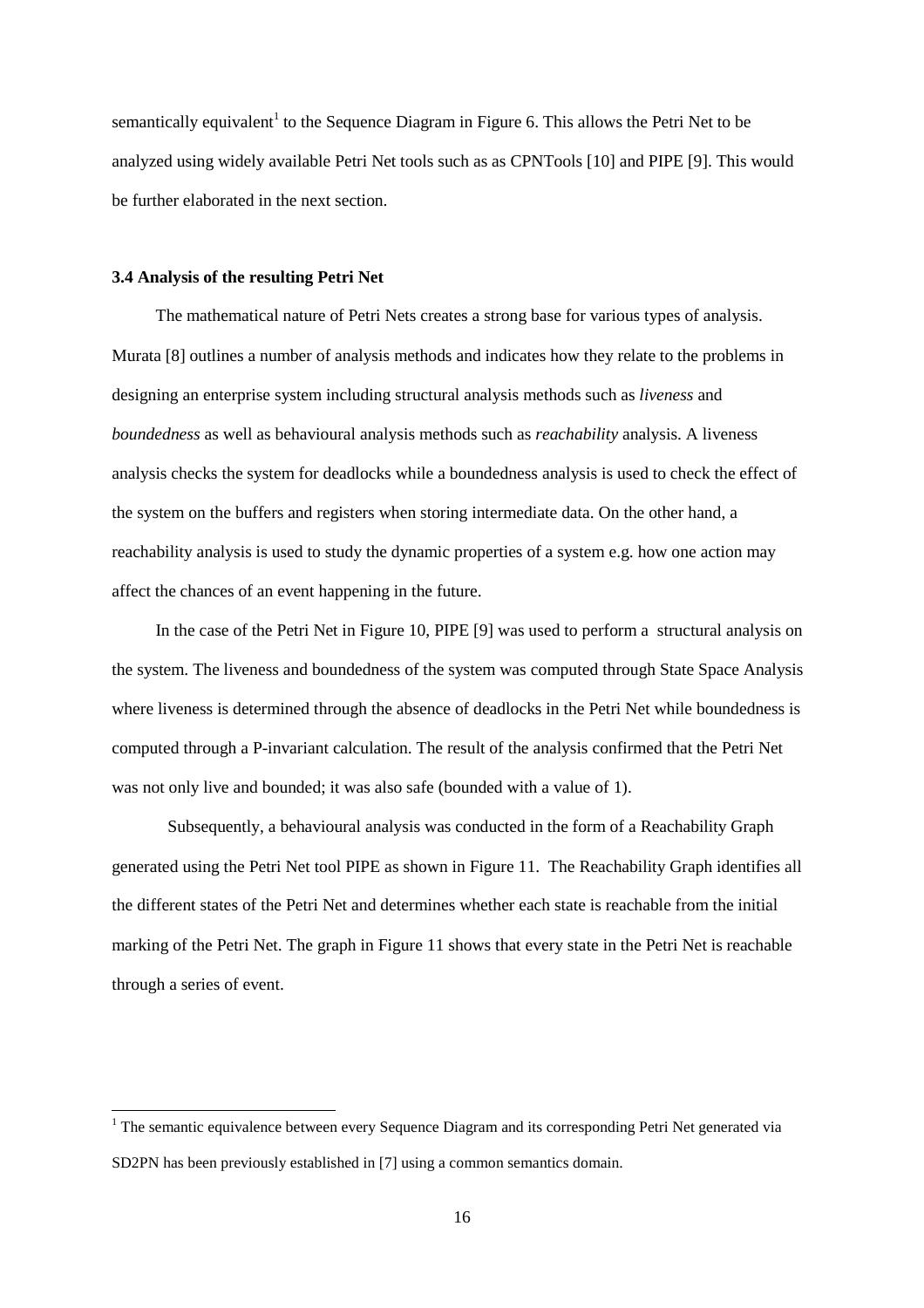

**Figure 11: Reachability Graph generated using PIPE** 

 The structural and behavioural analysis performed earlier highlights the critical nature of Petri Nets in determining the usability of a system. A system with deadlocks does not terminate while a system that is not bounded will overflow the buffers and registers of a host machine. The reachability analysis on the other hand allows the system designers to analyze all possible aspects of a system that may be affected by a user-initiated action.

 By providing for a seamless transition from Sequence Diagrams to Petri Nets, SD2PN allows the analysis capabilities of Petri Nets to be applied to Sequence Diagrams while masking the complexity behind the model transformation. One type of analysis, performance analysis, could not be performed with conventional Petri Nets. This is due to the inability of conventional Petri Nets to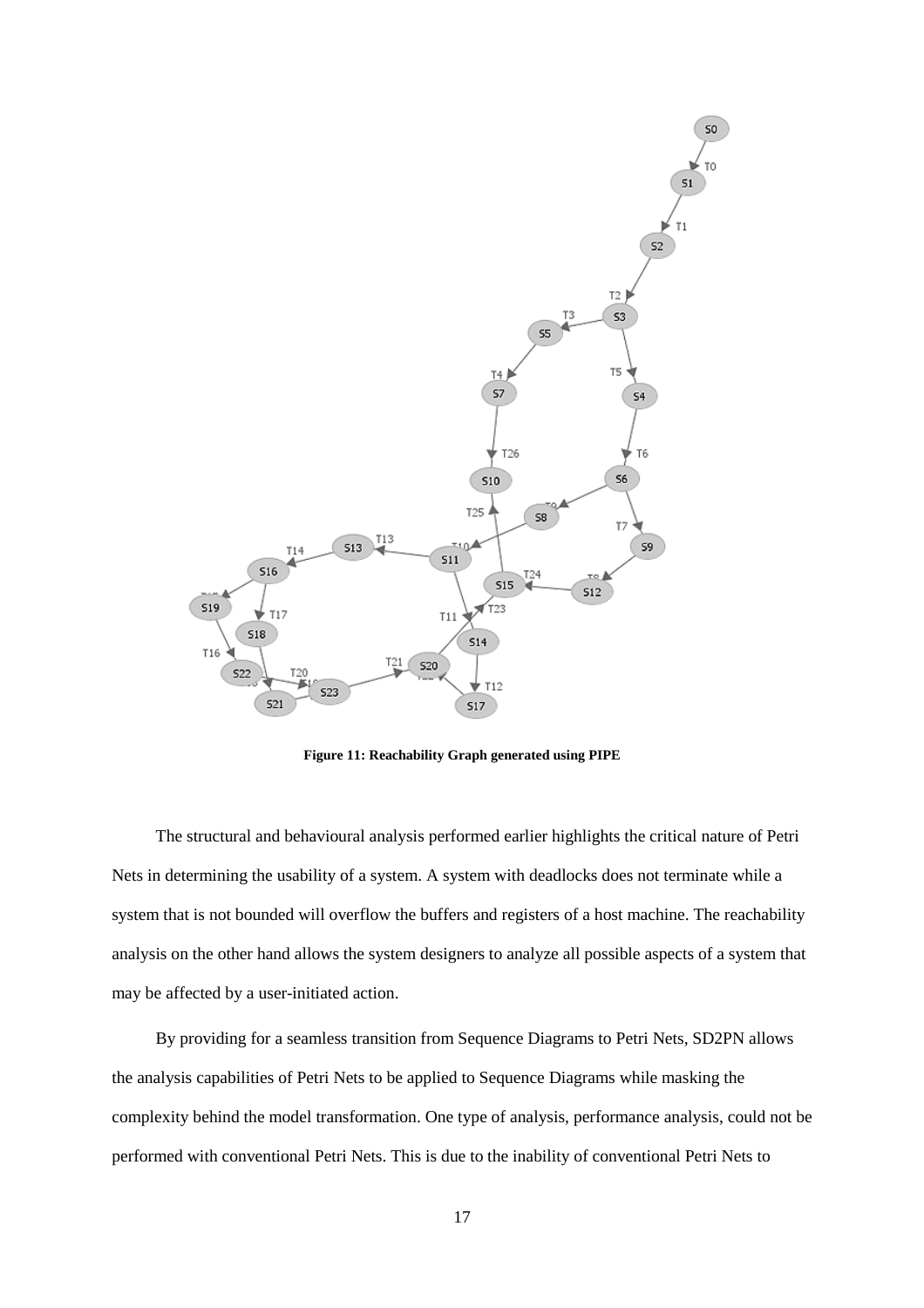support time constraints. This shortcoming is the motivation behind extending SD2PN with timeliness properties.

# **4.0 Extension of SD2PN with Timeliness Properties**

 It was established that SD2PN allows a model level interoperability between Sequence Diagrams and Petri Nets in such a way that a system could be designed using Sequence Diagrams and analyzed as a Petri Net without any remodelling. However, it was also determined that the scope of the analysis in conventional Petri Nets did not extend to performance analysis, which is a critical factor in real-time systems. Thus, an enhancement to the model transformation was introduced in [23] where SD2PN is augmented with timeliness properties. This section details the enhancement and illustrates the significance of integrating time as a component in the model transformation.

The process of extending SD2PN with timeliness properties is conducted by enhancing both the metamodels of the Sequence Diagrams and the Petri Nets with time constraints. This is followed by the enhancement of the transformation rules to include the new time constraints specified in the metamodels. Both these enhancements are detailed in Section 4.1 and 4.2 respectively. The composition of the Petri Net blocks using *morph* and *substitute,* is not affected thanks to the structural consistency of the transformation rules.

#### **4.1 Metamodel Enhancement**

 The extension of SD2PN with timeliness properties requires the enhancement of the metamodels of Sequence Diagrams in Figure 2 and Petri Nets in Figure 3.

# **4.1.1 Sequence Diagrams**

 To allow time constraints to be present in Sequence Diagrams, the Sequence Diagram metamodel in Figure 2 is enhanced with time constraints. Figure 12 presents an enhanced metamodel for Sequence Diagrams where the shaded elements in the metamodel represent the extensions that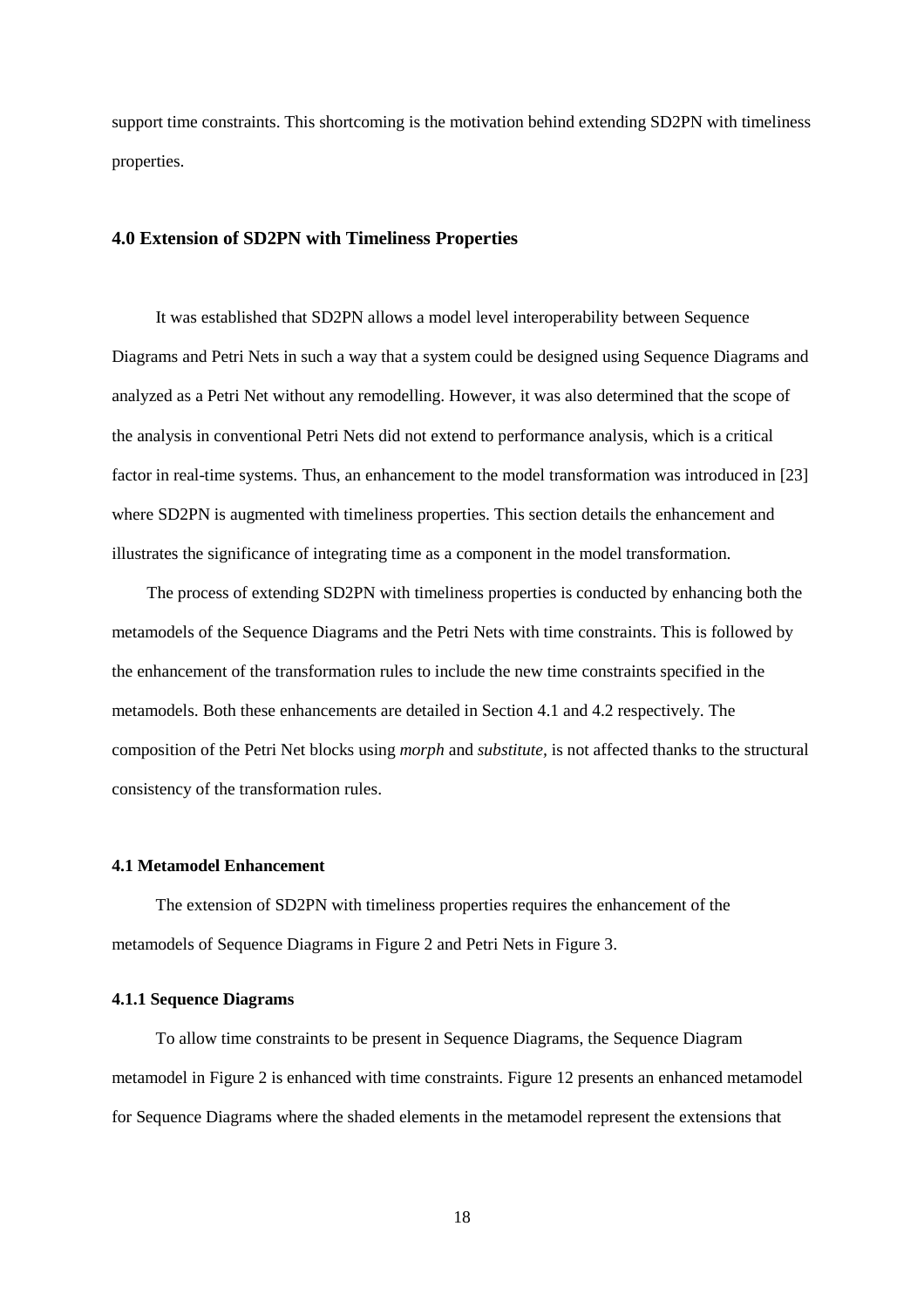signifies the addition of time properties into Sequence Diagrams. The shaded elements are adapted from "Common Behaviors", chapter 13 of the UML 2.1 Superstructure [4].



**Figure 12: Sequence Diagram Metamodel augmented with Timeliness Properties** 

*Interval* and *Duration* are the two types of time-related constraints added into the metamodel. Interval represents a time frame with a maximum and minimum value where the occurrence of a specific event must be within the maximum and minimum value [4, 24]. A Duration is defined as the temporal distance between two time instances [4, 24]. A Duration consists of only one value and an event associated with a particular Duration could only occur on the exact time specified by the Duration. Both Interval and Duration are syntactically represented textually inside curly brackets as specified in [4, 24] and each value is expressed as *float* instead of *Value Specification* in order to manage the constraints more accurately and to keep the metamodel to a minimum.



**Figure 13: Example of a Sequence Diagram with time constraints** 

Figure 13 shows an example of a Sequence Diagram that features both types of time constraint, Interval and Duration. The Interval between the sending and receiving events of *m2*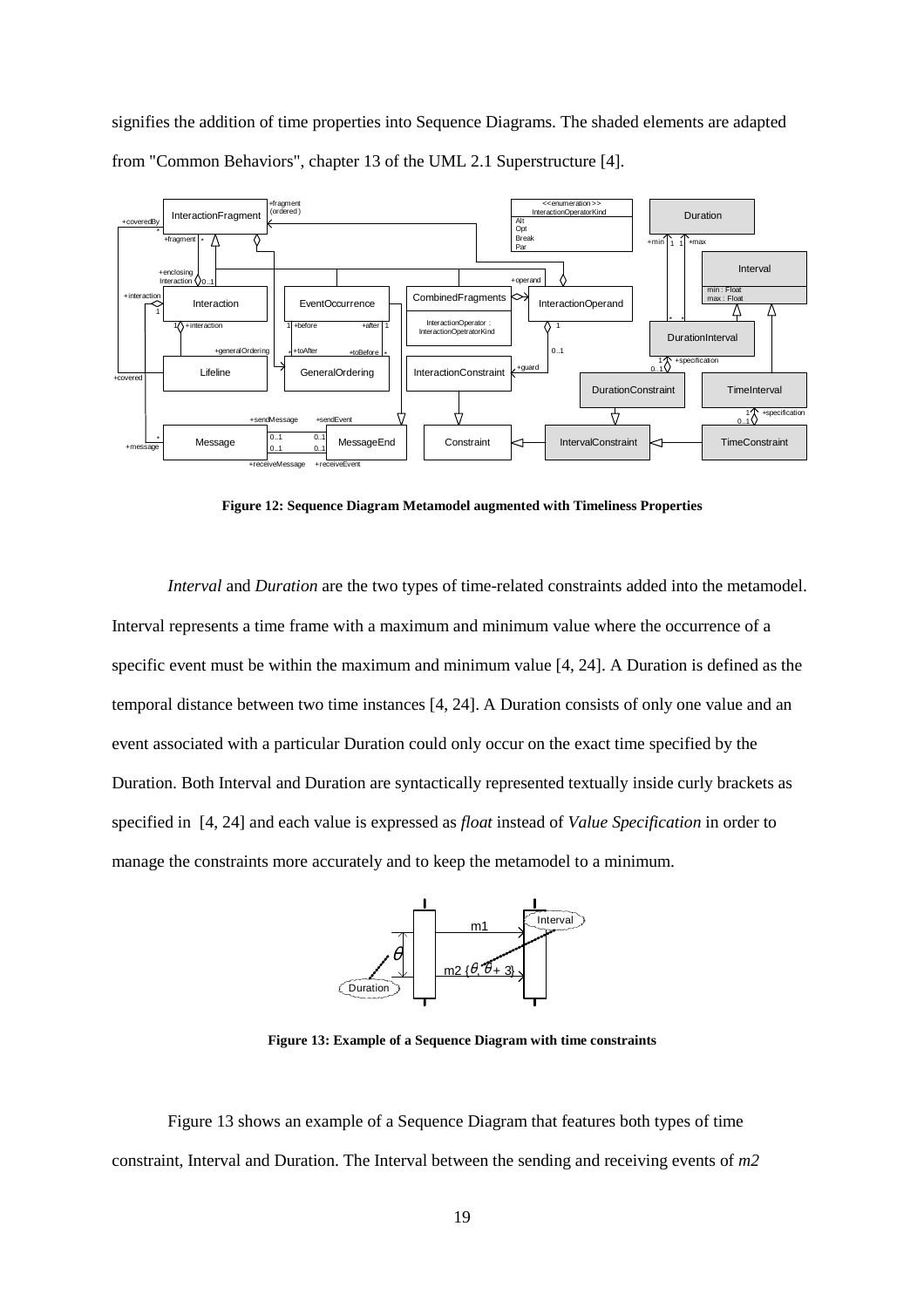indicates that the completion (sending and receiving) of  $m^2$  takes between  $\theta$  and  $\theta + 3$  to occur, where  $\theta$  is a constant. The Duration between *m1* and *m2* on the other hand indicates that after *m1* is completed, the state is preserved for the duration of  $\theta$  before *m2* could be sent.

 The presence of Interval and Duration in the Sequence Diagram could present a unique case that is not represented in the previously defined fragments. The example in Figure 13 shows the presence of a Duration that is not attached to a *message*. This warrants the inclusion of an additional fragment type and an additional transformation rule that will be addressed in Section 4.2.

# **4.1.2 Petri Nets**

The enhancement of the Sequence Diagram metamodel with time constraints introduces an inconsistency between the source and the destination metamodels of the model transformation. To allow the Sequence Diagrams to be accurately mapped into Petri Nets, the Petri Net metamodel has to be enhanced with time constraints as well.

The addition of constraints to an ordinary Petri Net results in a type of Petri Net called Timed Petri Net [25]. Figure 14 represents the metamodel of Timed Petri Net where the shaded elements refer to the extension of the metamodel in Figure 3 with time properties.



**Figure 14: Petri Net Metamodel with Timeliness Properties**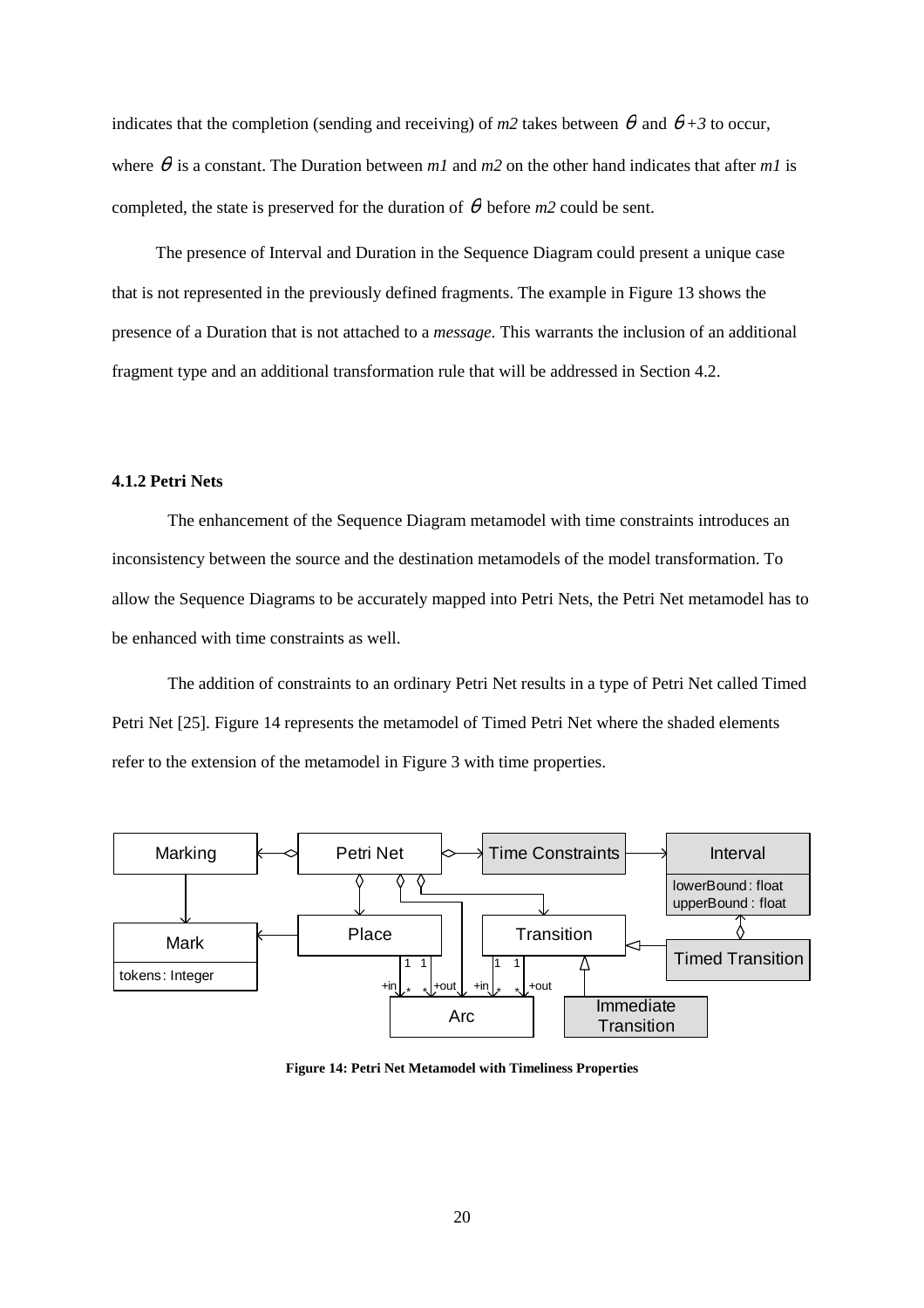The shaded elements in the metamodel in Figure 14 include Interval and two specializations of *transition*; *immediate transition* and *timed transition*. The Intervals are expressed as closed intervals [25] and consists of an upper and lower bound of type *float*, to be consistent with Sequence Diagrams. Intervals are connected to *transitions*. For a *transition* to *fire*, it must be *enabled* and once *enabled*, a clock starts; the *transition* can *fire* when the value of the clock is within the interval. An example of a timed transition is shown in Figure 15 where the transition *t2* has a time constraint with the closed interval  $[\theta, \theta+3]$ . The transition *t*2 can only fire under two conditions: it must be enabled and the clock must be between  $\theta$  and  $\theta$ +3.



**Figure 15: Example of a Timed Petri Net** 

 Two types of *transition* are identified in the Figure 15, *immediate transitions and timed transitions*. *Immediate transitions*, which are *transitions* without time constraints, are depicted as black rectangles while the *timed transitions* are depicted as white rectangles. An *immediate transition* may be considered as equivalent to a *timed transition* with an interval of [0, 0]. For *timed transitions*, the *interval* is shown in a bracket by the label of the *transitions*, with a comma separating the upper and lower bound. If the upper and lower bound of the interval is the same, as in [50, 50], it is abbreviated as [50].

#### **4.2 Transformation Rules Enhancement**

An MDD model transformation consists of three main components; a source metamodel, a destination metamodel, and a set of transformation rules. Both the source and the destination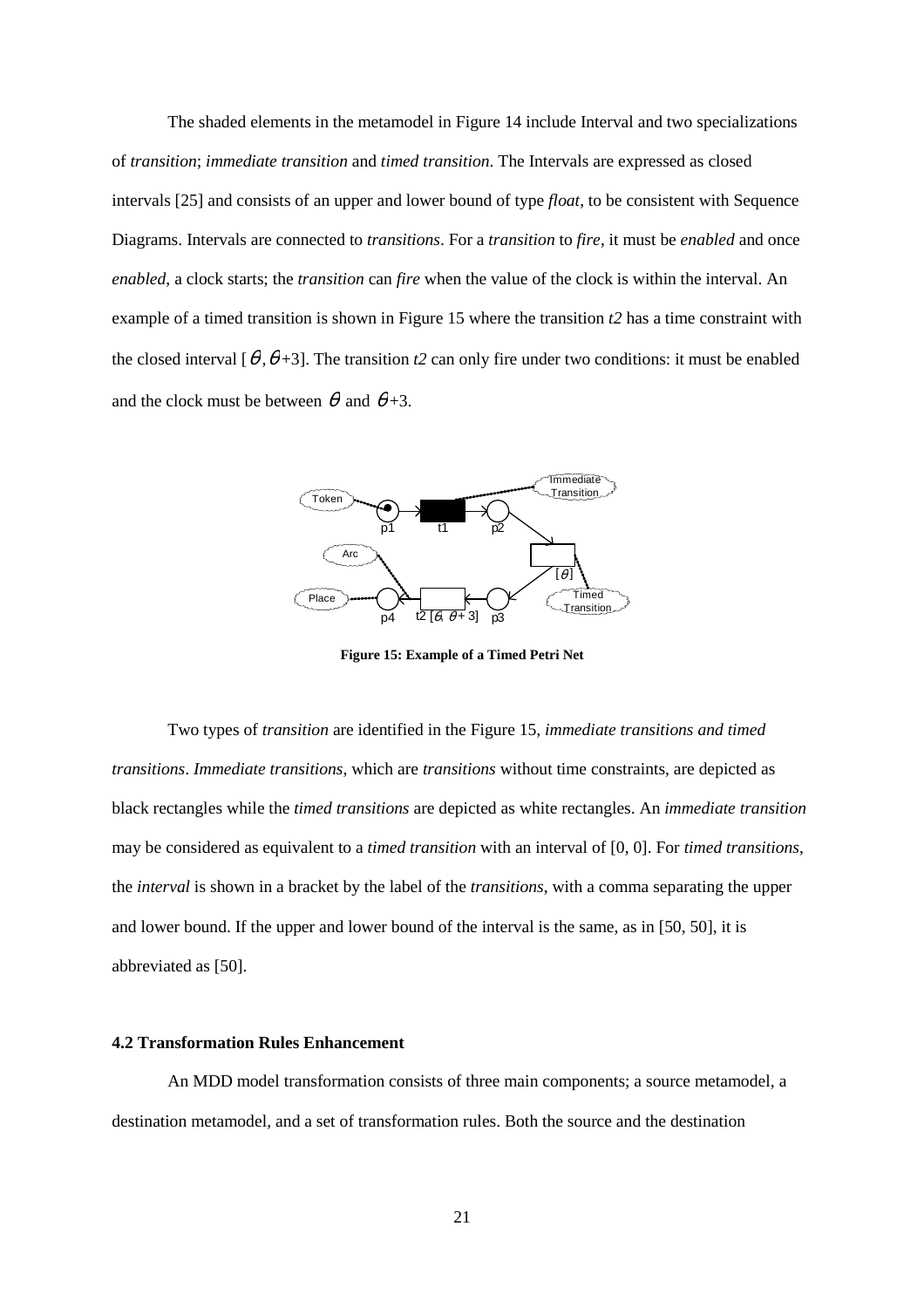metamodel have been enhanced to include timeliness properties; this requires the transformation rules to be enhanced as well.

In this section, Rule 1 is modified to accommodate the existence of the two types of *transition* while Rules 2 through 5 remains unchanged since there are no intervals or durations that are attached to CombinedFragments. Every transition in Rules 2 through 5 is therefore designated as *immediate transitions*.

Rule 1 from Section 3.2 is used to transform every message in a Sequence Diagram into a Petri Net block consisting of two *places*, *s1* and *s2*, and a *transition*, *t*. By adding a time constraint to this rule, the *transition t* is given an Interval constraint with a maximum and minimum value acting as its upper and lower bound. There are three possible cases for the execution of this rule:

**Case 1:** If a message has an interval associated with it e.g. {10...30}, the *transition t* in the resulting Petri Net block is designated as a *Timed Transition* with a closed interval [10, 30].

**Case 2:** If a message has a duration associated to it e.g. {20}, the *transition t* in the resulting Petri Net block is designated as a *Timed Transition* with a closed interval [20, 20] or abbreviated as [20].

**Case 3:** If a message does not have any time properties attached to it, the *transition t* in the resulting Petri Net block is designated as a *transition* with a closed interval [0, 0] or an *Immediate Transition*.



**Figure 16: Rule 6 of SD2PN** 

**Rule 6 – Duration:** To accommodate the new type of fragment defined in Section 4.1.1, an additional Rule is introduced to SD2PN. Rule 6, as illustrated in Figure 16 maps time properties that are not attached to any particular message into a Petri Net block. This results in a Petri Net similar to Rule 1. However, there are only two possible execution cases for Rule 6: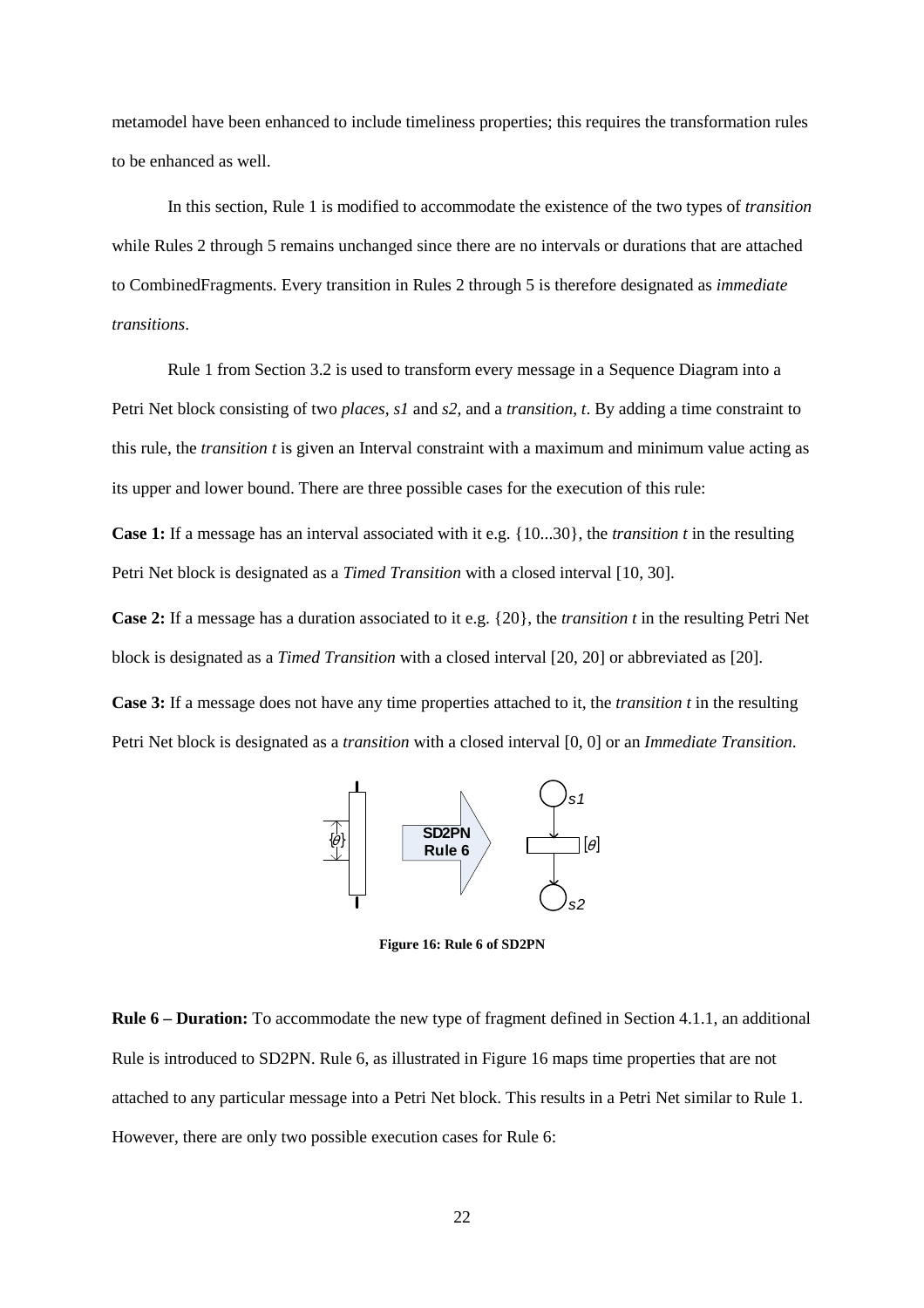**Case 1:** If a time constraint has an interval associated to it e.g. {10...30}, the *transition t* in the resulting Petri Net block is designated as a *Timed Transition* with a closed interval [10, 30].

**Case 2:** If a time constraint has a duration associated to it i.e. {20}, the *transition t* in the resulting Petri Net block is designated as a *Timed Transition* with a closed interval [20, 20] or abbreviated as [20].

#### **4.3 Enhanced SD2PN Model Transformation**

 The metamodel and transformation rules enhancements from the previous section results in an enhancement of the SD2PN model transformation. However, the fundamentals of the model transformation process described in Section 3 remains unchanged. The three phases of SD2PN are still valid:

**Phase 1:** Decomposition of Sequence Diagrams into fragments.

**Phase 2:** Transformation of each fragment into a Petri Net block.

**Phase 3:** Composition of the Petri Net blocks using *morph* and *substitute*.

 The process of Sequence Diagram decomposition in Phase 1 is enhanced through the introduction of an additional fragment type. In Section 3.1, five fragment types were introduced; *message* and *CombinedFragments* of type *alternative*, *option*, *break* and *parallel*. However, for the purpose of the time enhanced model transformation, an additional fragment type is introduced, as described in Section 4.1.1.

 Phase 2 of the model transformation makes use of a set of six transformation rules specified in Section 4.2, one for each fragment type. The rules consist of an enhancement to the set of five transformation rules of Section 3.2 and the addition of Rule 6 in Section 4.2. The composition of the Petri Net blocks in Phase 3 of SD2PN remains unchanged from Section 3.3 since the enhancements made to the transformation rules in Section 4.2 do not affect the structural consistency of the Petri Net blocks i.e. all Petri Net blocks begins and ends with a *place*. The application of the three phases results in the transformation of a Sequence Diagram into a semantically equivalent Petri Net.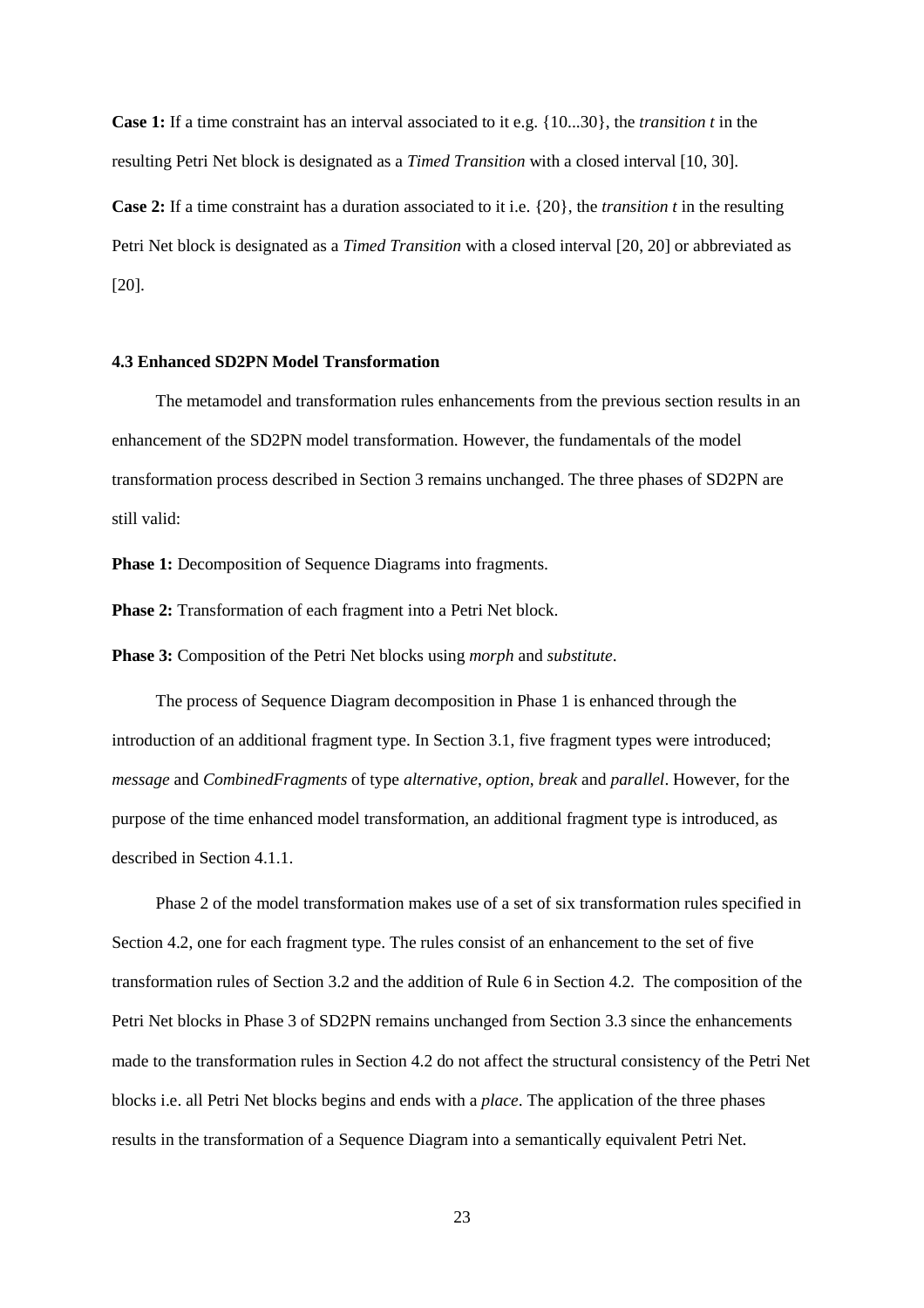In Section 3, an example of the transformation process was provided. The Sequence Diagram in Figure 6, a representation of a Personal Area Network, was transformed via SD2PN into the Petri Net in Figure 10. To illustrate the introduction of time as an element in the model transformation, the Sequence Diagram in Figure 6 is augmented with time constraints, resulting in the Sequence Diagram in Figure 17 (a). Using the enhanced SD2PN model transformation, this Sequence Diagram is transformed into the Petri Net depicted in Figure 17 (b).



**Figure 17: (a) Sequence Diagram for a station in PAN and (b) its equivalent Timed Petri Net**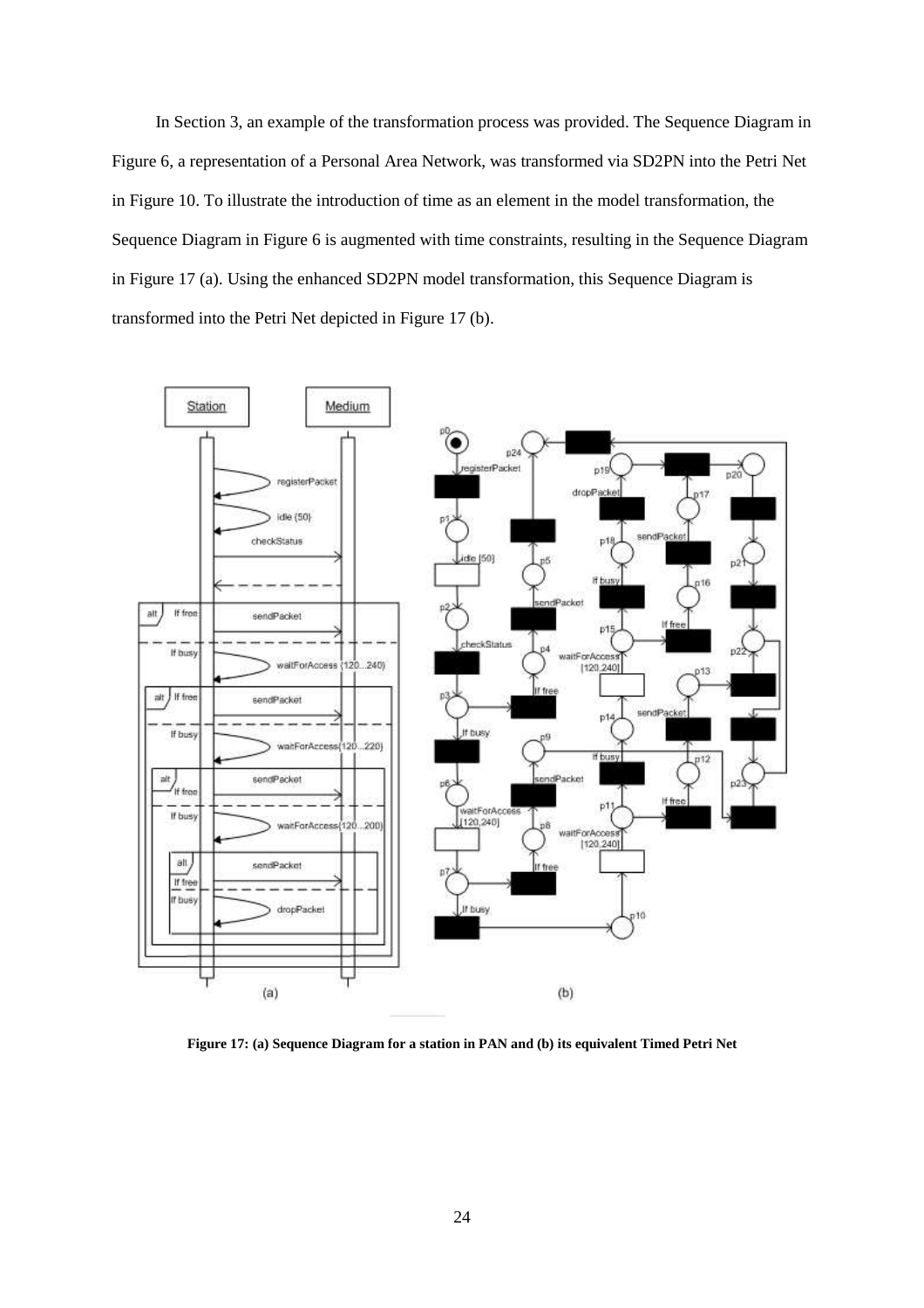The Petri Net generated via the enhanced SD2PN in Figure 17 (b) is structurally equivalent to the Petri Net in Figure 10; thus indicating the consistency of the model transformation. However, the introduction of timeliness properties into SD2PN vastly expands the scope of analysis that could be performed on the resulting Petri Nets.

#### **4.4 Extended Analysis of the resulting Petri Net**

 The extension of SD2PN with timeliness properties allows performance analysis to be performed in addition to the existing structural and behavioural analysis; time-sensitive analysis such as a cycle-time, average time, standard deviations, confidence intervals and throughput analysis can be performed, as described in references [9, 26].

 The Petri Net in Figure 17 (b) is still amenable to the structural and behavioural analysis as described in Section 3.4. However, since there is no structural difference between the Petri Nets in Figure 10 and Figure 17 (b), the results of the structural and behavioural analysis remain the same. The focus of the performance analysis in this case is throughput analysis; this will be used to analyse the maximum delay for a station in the Personal Area Network.

The maximum delay is calculated based on the time it takes for a station to gain access to the medium *(sendPacket).* The factor that contributes to the increase in waiting time is the number of stations. A higher number of stations will increase contention between the stations. This inevitably leads to a longer maximum waiting period. For the case of a single station in the PAN, the Petri Net would be the same as the Petri Net in Figure 17 (b). However, for cases where there is more than one station, the Petri Net in Figure 17 (b) would be replicated for each station. The throughput analysis will determine the maximum waiting time based on the last station to gain access to the medium via the *message* 'sendPacket'. For example, in a case where there are two stations trying to gain access to the medium, after registering the packet (firing of *registerPacket* transition), in Figure 17 (b), both stations will face a mandatory idle time of 50µs (firing of *idle* transition) before checking the status of the medium. Following that, only one station will be able to gain access to the medium while the other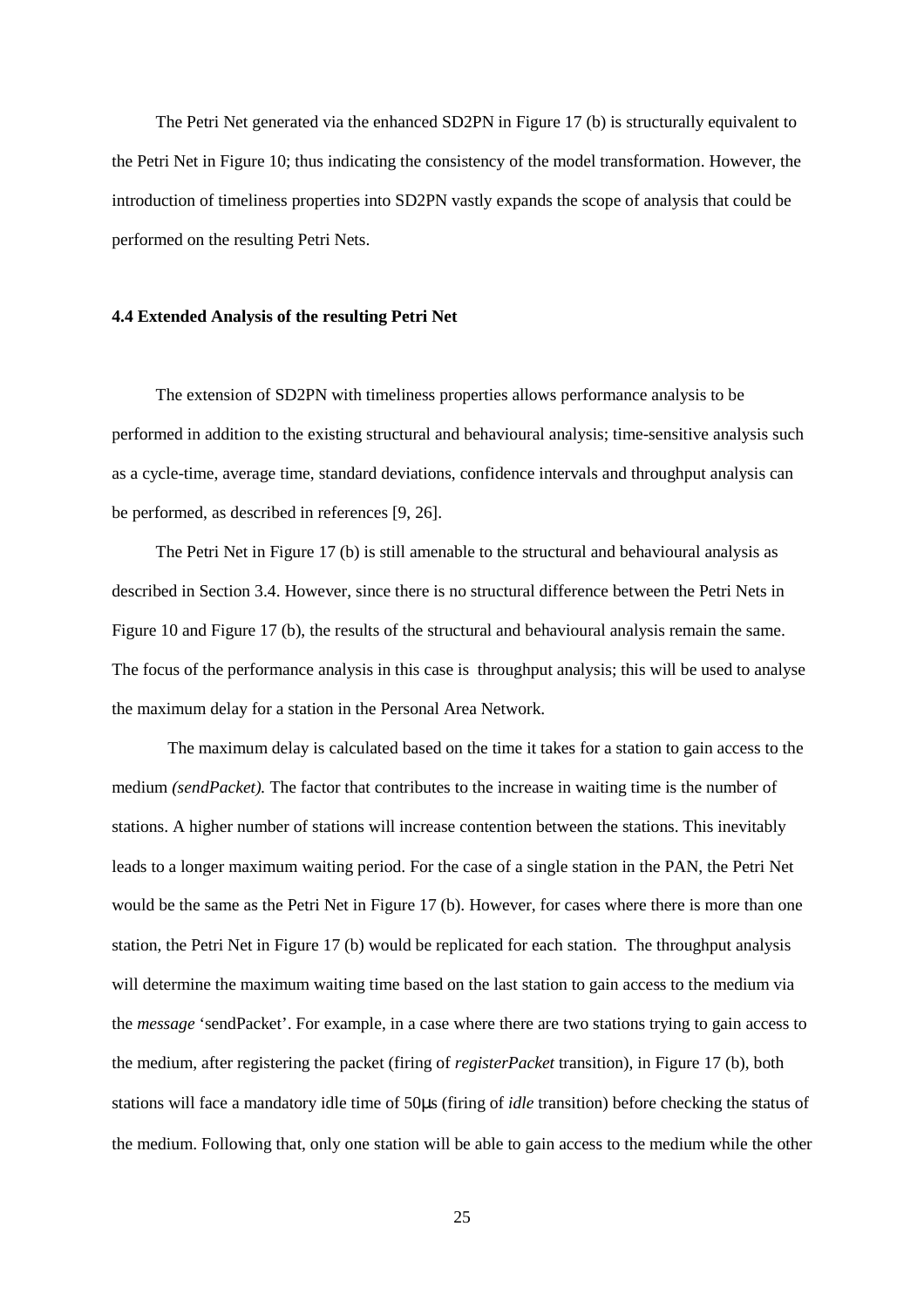will have to wait between 120 $\mu$ s and 240 $\mu$ s (firing of *waitForAccess* transition), thus a maximum waiting time of  $290\text{us}$  (=  $240\text{us} + 50\text{us}$ ).



**Figure 18: Maximum Waiting Time analysis result** 

The graph in Figure 18 indicates the maximum delay that a station may face before gaining access to the medium to send a packet based on the throughput analysis. The number of stations is limited to 7 to ensure there are no collisions; this is based on the previous assumption that the *contention window* (CW) does not increase.

In the example of the Petri Net in Figure 17 (b), the analysis performed could provide a basis to optimise related protocols to ensure a better performance. This provides a domain of interoperability from Sequence Diagrams to Petri Net allowing not only structural and behavioural analysis, but also performance analysis. The performance analysis is not limited only to throughput analysis. Various other performance analyses such as cycle-time analysis, average time, standard deviations, and confidence intervals analysis can also be performed. Various analysis methods are covered in detail in references [9, 26].

# **5.0 Discussion**

 The dichotomy between the design and analysis domains in software development exists due to the trade-off between the ease-of-use of UML and its lack of precision. The requirement for analysis using a formal language, as a sequential step to a less formal design phase, results inevitably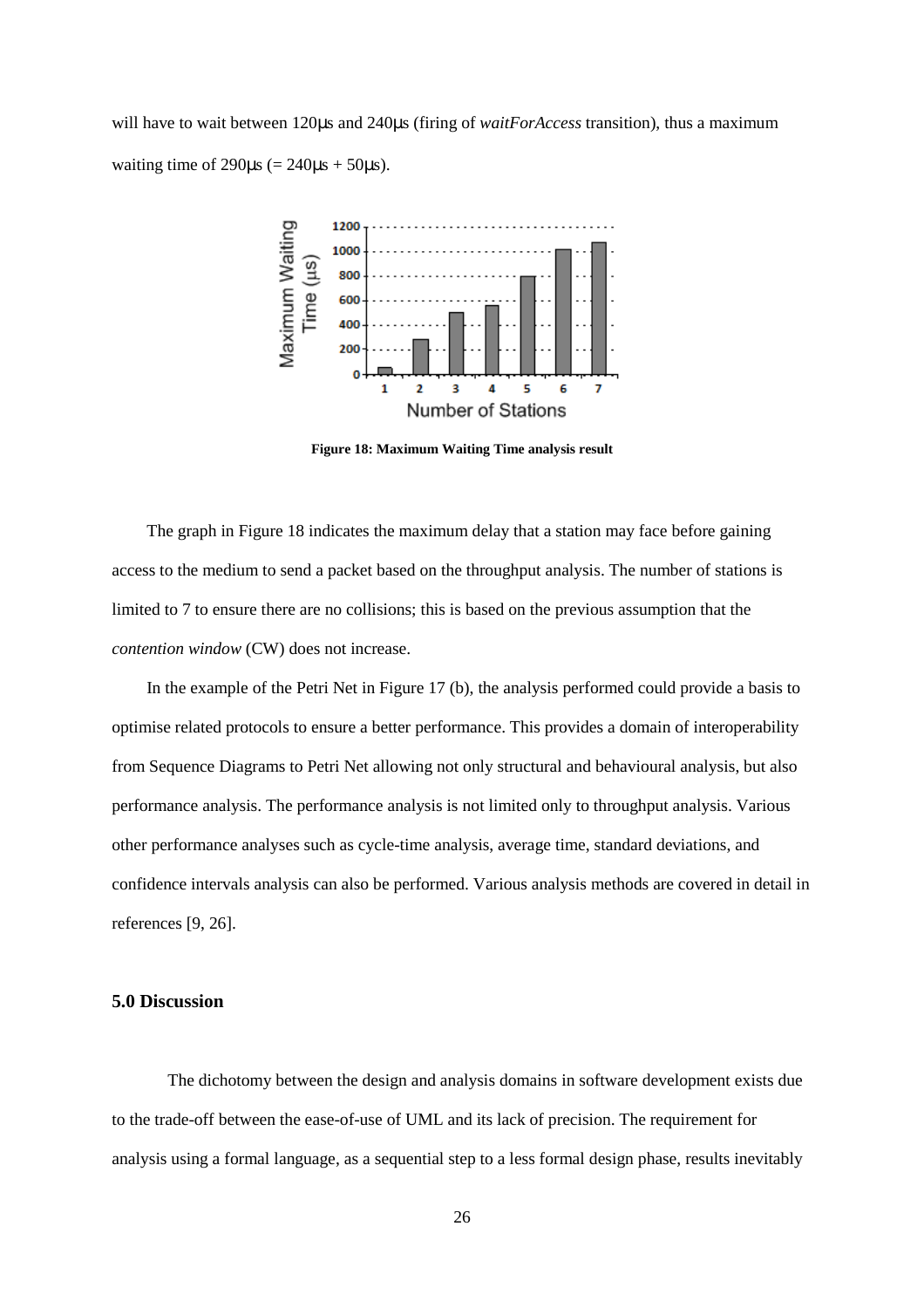in the generation of heterogeneous models. One approach to addressing this issue is to enhance the formalism of languages used in the design. Recent work in this area has been marked by a concerted effort aimed at formalizing UML by integrating formal methods techniques into the model [27-31]. Formalization offers many advantages including the ability to analyze a model via techniques such as model checking and theorem proving in order to ensure correct specification. The introduction of logical and timing constraints into a model, in particular, facilitates the investigation of non-functional aspects of the system such as QoS and security. Integrating formal method techniques with UML is an active area of research. For example, Evans et al [27] propose the use of Z as the underlying semantics for Class Diagrams to deal with the static aspects of models. Küster-Filipe [32] presents a semantics for Sequence Diagrams based on Labelled Event Structures. However, it has been noted that formalization increases complexity and is often achieved at the expense of simplicity. The main challenge is to strike a balance between precision and ease of use. This can be achieved by creating a domain for interoperability between UML and a formal language.

The use of model transformation in supporting interoperability between design and analysis models in software engineering is increasingly gaining importance in the software development community. Anastasakis et al [33] deals with issues related to model transformation from UML to Alloy [34]. They propose UML2Alloy [35] as a tool for the analysis of UML models via the Alloy framework. UML2Alloy allows the analysis of static models which are qualified with OCL constraints [36]. Alloy does not however provide the mechanisms required for capturing complex dynamic behaviour such as parallelism.

The choice of Petri Nets as the formal language for performing behavioural analysis is due to its flexibility, expressiveness and power as well as wide availability of tools. Petri Nets are also a popular choice for representing dynamic models. For example, Van der Aalst [37] makes use of Petri Nets for the analysis of Workflow Management Models. Using the analytical capabilities of Petri Nets, the Workflow Models are analyzed for validation, verification, and performance analysis. Vanhatalo et al [38] decomposed Business Process Models into blocks of Single Entry Single Exit (SESE) models and analyzed each blocks independently. This technique makes it possible to analyze the liveness and soundness of a Business Process Model. Moreover, they state that the fastest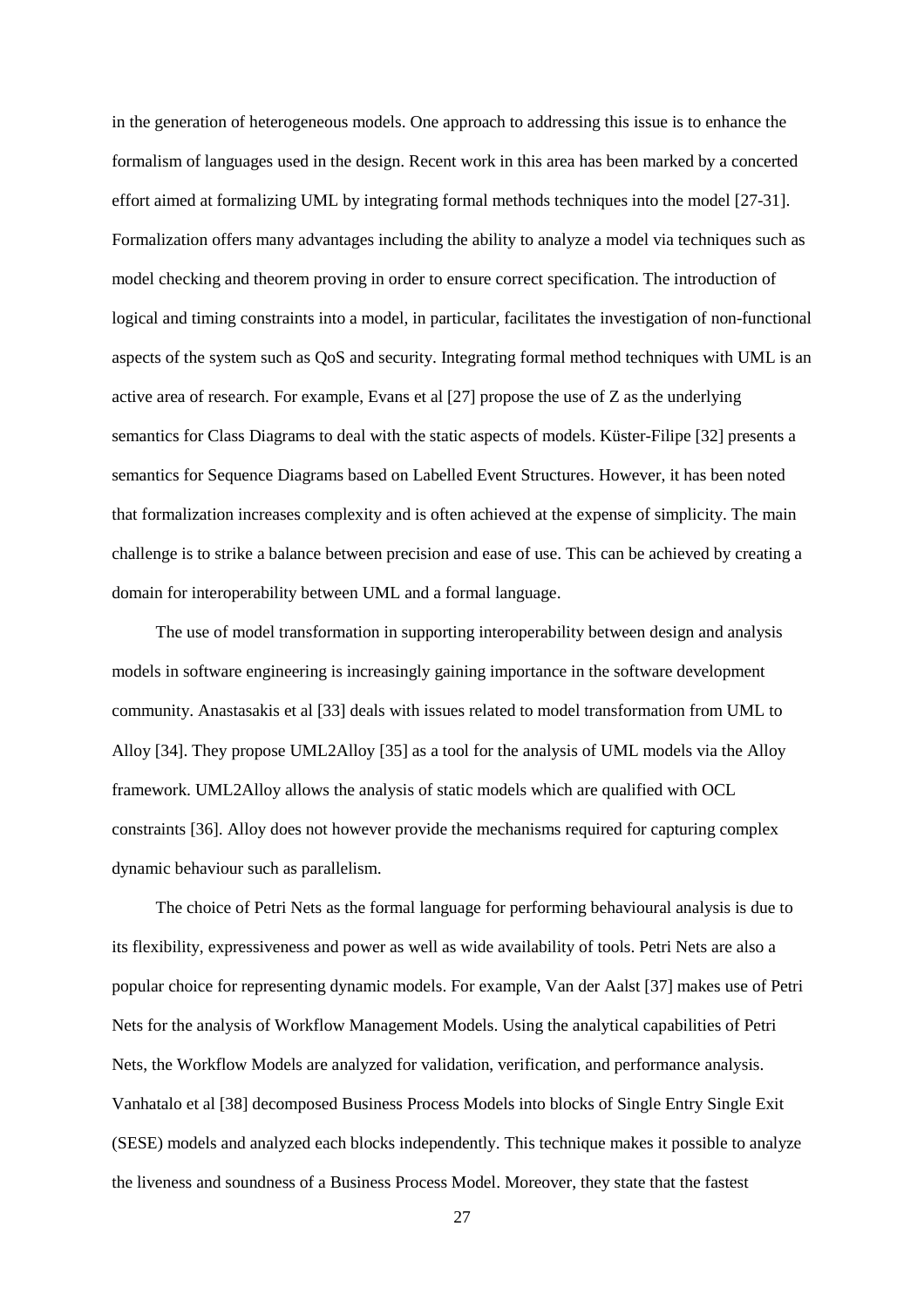technique used in the analysis of Workflow Models involves transforming them into Free Choice Petri Nets [39, 40]. Free Choice Petri Nets is a subclass of Petri Nets where conflicting behaviour and concurrent behaviour may occur, but not simultaneously. This subclass of Petri Net is predominantly used for effective and efficient analysis of a systems [38]. Free Choice Petri Nets are also proving to be particularly suitable for the analysis of large-scale systems [37, 38], an important feature that widens the scope of the application of the proposed framework to encompass similar systems.

In the transformation process SD2PN generates Free Choice Petri Net. This result has been established and proved in [22]. The seamless transition from Sequence Diagrams to Petri Nets takes advantage of their suitability for formal analysis and support for the investigation of various properties such as liveness, safeness and deadlocks detection [39]. It is also possible to integrate existing Petri Net tools into a tool set, so that for a given UML Sequence Diagram, by applying a sequence of tools, the user can *automatically* receive feedback on, among others, the liveness, safeness and deadlock freeness of the model. This complete tool integration is bound to reduce the cognitive load on users since a thorough understanding of the underlying formal structure of the model is no longer required. This results in *full* model interoperability where the less formal Sequence Diagrams are transformed into the formal expression of Petri Nets, and the analysis of the Petri Nets is returned as feedback to the user in a less formal style. This enables the user to make amendments to the original Sequence Diagram.

It was established in this paper that the model interoperability and tool integration provided by SD2PN could be used to generate Petri Net models from Sequence Diagrams and provides a basis for structural, behavioural and performance analysis using Petri Net tools such as PIPE and CPNTools. The development and deployment of the tool owes much to the abstract approach that MDD promotes. MDD provides a platform for models to be reused across domains; in this case those identified by the design and formal analysis phases. Reusing models across domains results in shorter development cycle and lower production cost, and in turn reduces complexity in the software development process. This is evident in SD2PN where the model created in the software design domain could be reused in the analysis domain, allowing model interoperability between Sequence Diagrams and Petri Nets. The transition between the two models is well supported by tool integration.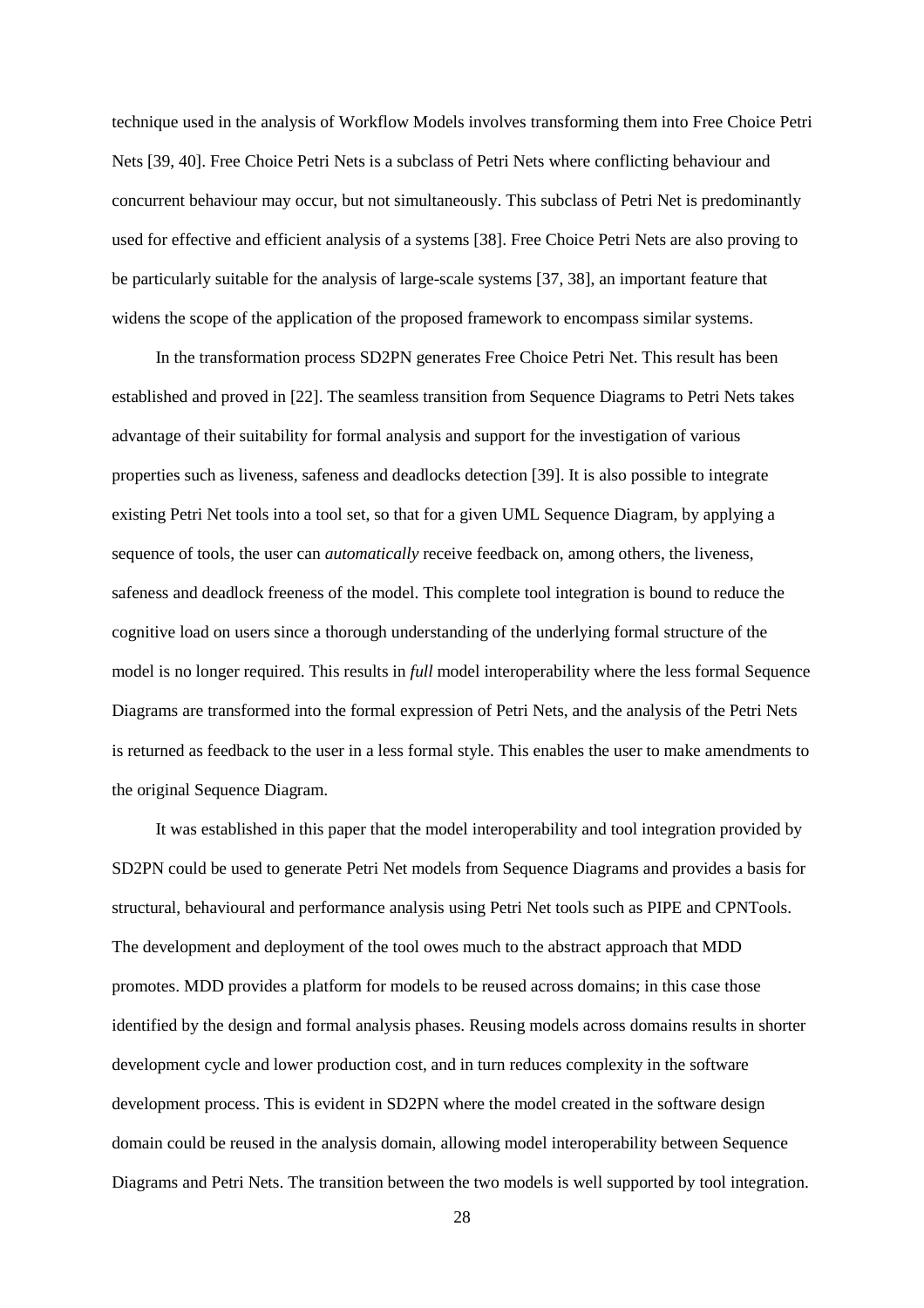SD2PN is till under development and suffers from some limitations; among these is the inability to map the data flow and data constraints into Petri Nets. This limitation can be an impediment to the modelling of some complex systems. Conventional Petri Nets and Timed Petri Nets are unable to handle data types, and as such incapable of modelling data flow or data constraints. This limitation could be addressed by using another flavour of Petri Nets: Coloured Petri Nets (CPN). This will be the focus of future research.

# **6.0 Conclusion**

 This paper has presented a method of model interoperability, which makes use Model Driven Development in order to bridge the gap between the design and analysis phases of software development. The framework introduced in this paper, SD2PN, provides a seamless transition from Sequence Diagrams to Petri Nets. This allows for models to be conveniently designed in UML while taking advantage of the rigorous mathematical analysis afforded by Petri Nets; it also supports the integration the different toolsets across incompatible domains. Petri Nets are well suited for structural and behavioural analysis of a model thanks to their expressive power and flexibility. Moreover, the addition of time properties as a significant feature of the model transformation allows performance analysis to be conducted on real-time and time-sensitive models. The proposed approach has been evaluated with a model of the behaviour of a Personal Area Network. The model was also used as a vehicle for illustrating the difference between the structural and behavioural analysis of conventional Petri Nets and the performance analysis of Timed Petri Nets.

# **References**

<sup>1.</sup> Sannella, D., *A Survey of Formal Software Development Methods*, in *Tech. Rept. ECS- LFCS-88-56*. 1988, Edinburgh University.

<sup>2.</sup> Sheth, A.P., *Changing focus on interoperability in information systems: from system, syntax, structure to semantics*, in *Interoperating Geographic Information Systems* 1999, Kluwer Academic Publishers.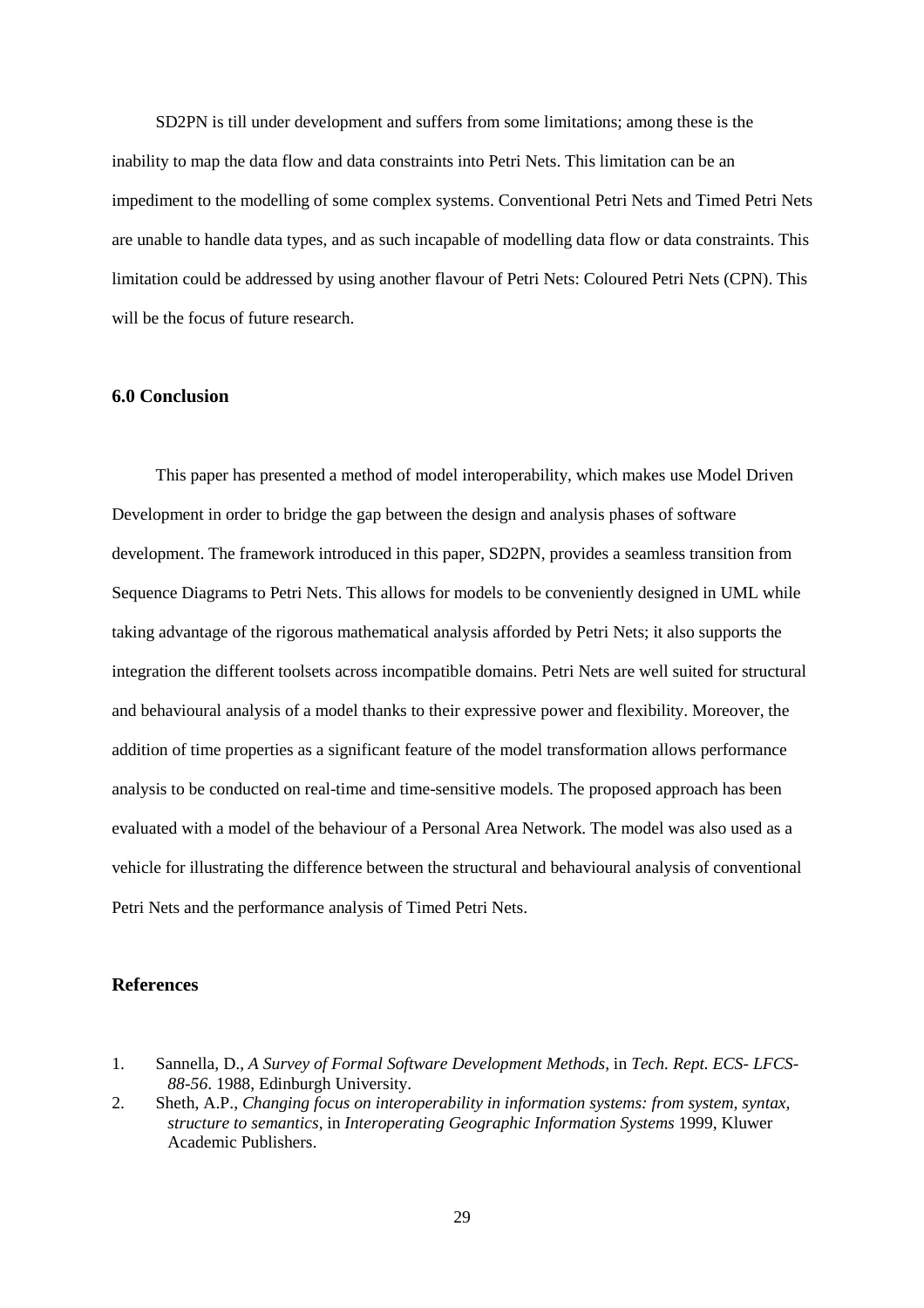- 3. Medvidovic, N., R.F. Gamble, and D.S. Rosenblum, *Towards Software Multioperability: Bridging Heterogeneous Software Interoperability Platforms*, in *Fourth International Software Architecture Workshop (ISAW-4)*. 2000: Limerick, Ireland.
- 4. OMG, *OMG Unified Modelling Language (UML) Superstructure 2.1, available at www.omg.org*. 2007.
- 5. ArgoUML, *ArgoUML web site, sourceforge.net/projects/argouml*. 2005.
- 6. Poseidon. *Poseidon for UML, from Gentleware, www.gentleware.com/*. 2006.
- 7. Whittle, J., *Formal Approaches to Systems Analysis Using UML: An Overview.* Journal of Database Management, 2000. **11**(4).
- 8. Murata, T., *Petri Nets: Properties, Analysis and Applications.* Proceedings of the IEEE, 1989. **77**(4): p. 541-580.
- 9. Bonet, P., et al., *PIPE v2.5: a Petri Net Tool for Performance Modeling*, in *XXXIii Conferencia Latinoaméricana de Informática*. 2007.
- 10. CPNTools, *Computer Tool for Coloured Petri Nets, http://wiki.daimi.au.dk/cpntools/*.
- 11. Kühn, H., M. Murzek, and F. Bayer, *Horizontal Business Process Model Interoperability using Model Transformation*, in *INTEREST'2004 Workshop at ECOOP 2004*. 2004: Oslo, Norway.
- 12. Bertolini, D., et al., *A Tropos Model-Driven Development Environment*, in *18th Conference on Advanced Information Systems Engineering (CAiSE-06)*. 2006, Springer Verlag: Luxembourg.
- 13. Mauw, S. and M. Reniers, *An algebraic semantics of basic message sequence charts.* The Computer Journal, 1994. **37**: p. 269-277.
- 14. Campos, J. and J. Merseguer. *On the Integration of UML and Petri Nets in Software Development*. in *27th International Conference on Applications and Theory of Petri Nets and Other Models of Concurrency*. 2006. Turku, Finland: Springer.
- 15. Stahl, T. and M. Volter, *Model Driven Software Development; technology engineering management*. 2006: Wiley.
- 16. MDA, *Model Driven Architecture, Object Management Group www.omg.org/mda/.* 2005.
- 17. MOF. *Meta Object Facility (MOF) 2.0 Core Specification, Object Management Group, available at www.omg.org,*. 2004 [cited; Available from: http://www.omg.org.
- 18. ATLAS, *ATLAS, Université de Nantes, http://www.sciences.univ-nantes.fr/lina/atl/.* 2005.
- 19. kermeta, *Triskell Metamodelling Kernel, www.kermeta.org.* 2005.
- 20. Akehurst, D.H., et al. *SiTra: Simple Transformations in Java*. in *ACM/IEEE 9TH International Conference on Model Driven Engineering Languages and Systems*. 2006.
- 21. Schiller, J.H., *Mobile Communications*. 2003: Pearson Education.
- 22. Ameedeen, M.A. and B. Bordbar, *A Model Driven Approach to Represent Sequence Diagrams as Free Choice Petri Nets*, in *12th International IEEE Enterprise Distributed Object Computing Conference (EDOC)*. 2008: München, Germany. p. 213 - 221.
- 23. Ameedeen, M.A., B. Bordbar, and R. Anane, *A Model Driven Approach to Analysis of Timeliness Properties*, in *Fifth European Conference on Model-Driven Architecture Foundations and Applications (ECMDA 2009) (to appear)*. 2009.
- 24. Douglass, B.P., *Doing Hard Time: Developing Real-time Systems with UML, Objects, Frameworks and Patterns*. Object Technology Series. 1999: Addison Wesley.
- 25. Wang, J., *Timed Petri Nets: Theory and Application*. 1998: Springer.
- 26. Jensen, K., L.M. Kristensen, and L. Wells, *Coloured Petri Nets and CPN Tools for modelling and validation of concurrent systems.* International Journal on Software Tools for Technology Transfer (STTT), 2007.
- 27. Evans, A.F., Robert & Grant, Emanuel. *Towards Formal Reasoning with UML Models*. in *Proceedings of the OOPSLA'99 Workshop on Behavioral Semantics*. 1999.
- 28. Kim, D., et al. *A UML-Based Metamodeling Language to Specify Design Patterns*. 2003 [cited; Available from: http://www.cs.colostate.edu/~georg/aspectsPub/WISME03-dkk.pdf.
- 29. Kim, S.-K., *A Metamodel-based Approach to Integrate Object-Oriented Graphical and Formal Specification Techniques*. 2002, University of Queensland: Brisbane, Australia.
- 30. Snook, C. and M. Butler, *UML-B: Formal modelling and design aided by UML*, in *ACM Transactions on Software Engineering and Methodology*. 2006.